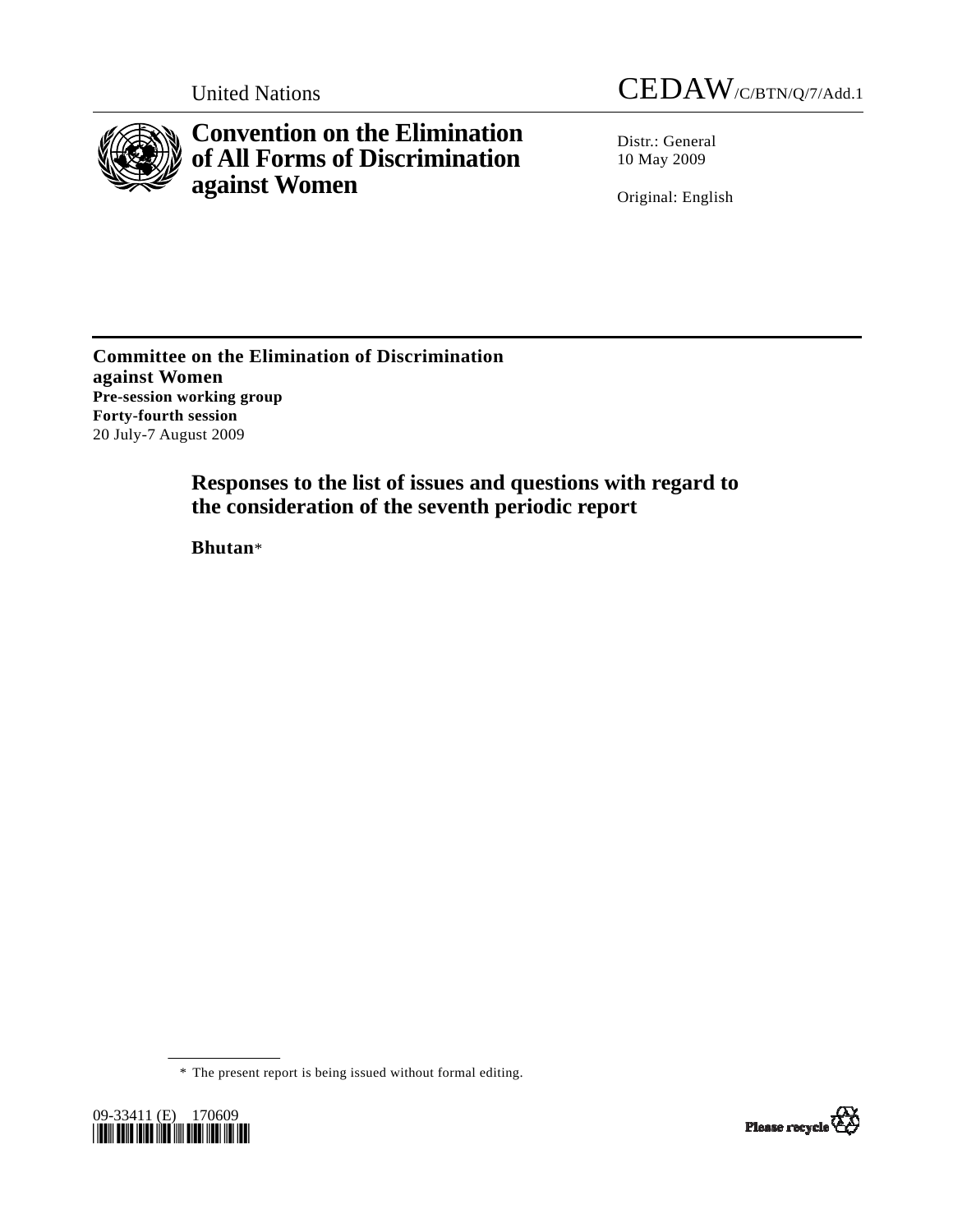#### **Acronyms**

- 1. **BBS** Bhutan Broadcasting Service, the national radio and TV station
- 2. **BCSR** Bhutan Civil Service Rules and Regulations
- 3. **BHU** Basic Health Unit
- 4. **BLSS** Bhutan Living Standards Survey conducted in 2003 (Report published in 2004)
- 5. **B**.**Sc** Bachelor of Science
- 6. **CEDAW** Convention on the Elimination of All Forms of Discrimination Against Women
- 7. **CPS** Community Primary School
- 8. **CRC** Convention on the Rights of the Child
- 9. **DLG** Department of Local Governance
- 10. **DoP** Department of Planning
- 11. **DTVTC** Drak Tsho Vocational Training Centre for disabled children
- 12. **DYS** Department of Youth and Sports
- 13. **DYT –** Dzongkhag Yargye Tshogdue (District Development Committee)
- 14. **ECB** Election Commission of Bhutan
- 15. **FYP** Five Year Development Plan of Bhutan
- 16. **GDP** Gross Domestic Product
- 17. **Geog**  Block
- 18. **GER** General Enrolment Ratio
- 19. **GFP** Gender Focal Point
- 20. **GNH** Gross National Happiness
- 21. **GoI** Government of India
- 22. **Gups**  Head of Geog
- 23. **GYT** Geog Yargye Tshogdue (Block Development Committee)
- 24. **HRD** Human Resource Development
- 25. **HRM** Human Resource Management
- 26. **HSS** Higher Secondary School
- 27. **ICT** Information Communication Technology
- 28. **LSS** Lower Secondary School
- 29. **MCH** Maternal and Child Health
- 30. **MDG** Millennium Development Goals
- 31. **MSS** Middle Secondary School
- 32. **MoLHR** Ministry of Labour and Human Resources
- 33. **MSTF** Multi Sector Task Force (Established in every districts for the HIV/AIDS programme)
- 34. **NCWC** National Commission for Women and Children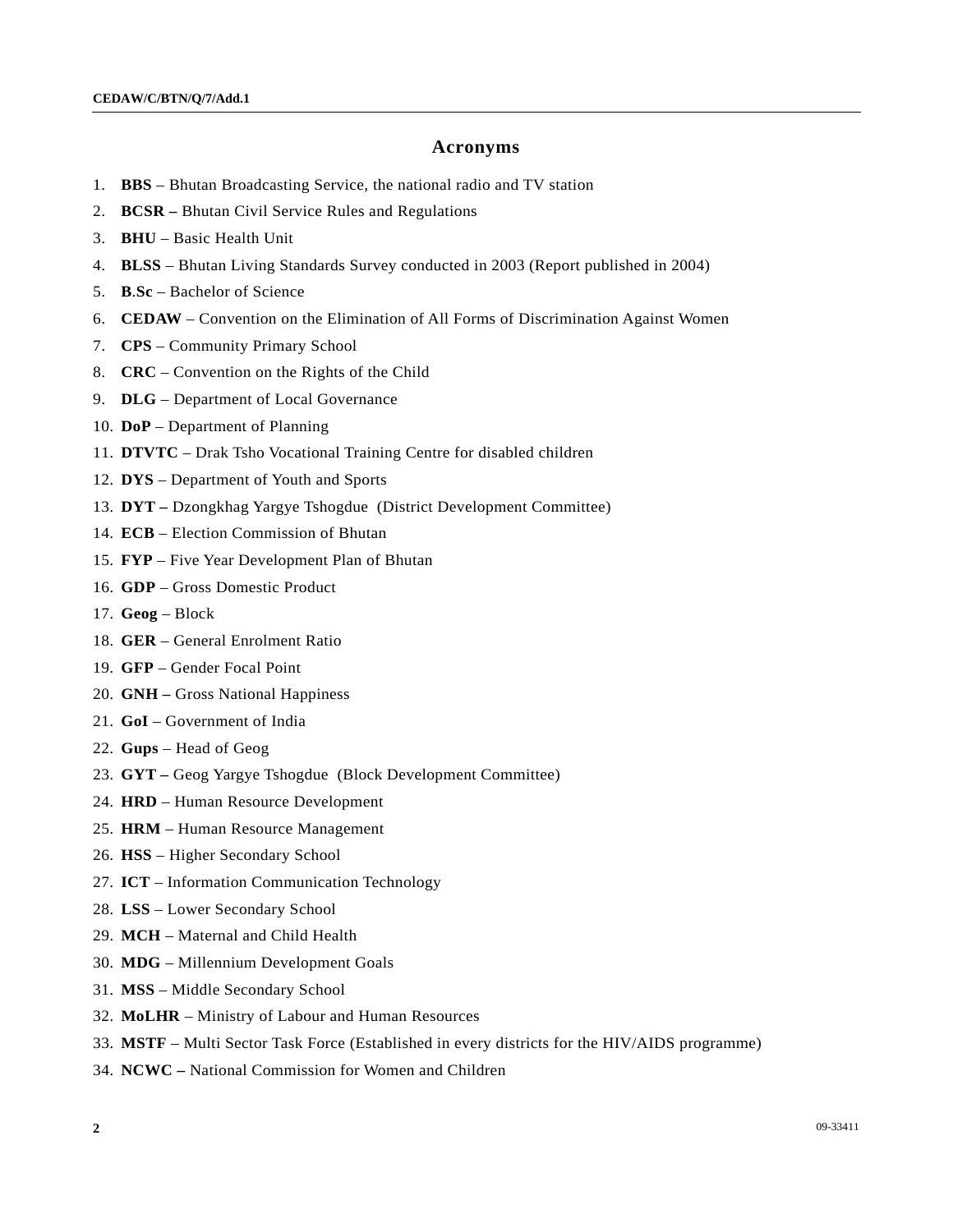- 35. **NEC** National Environment Commission
- 36. **NER** Net Enrolment Ratio
- 37. **NFE** Non-formal Education
- 38. **NGO** Non-Governmental Organisation
- 39. **NID** National Institute for the Disabled
- 40. **NPAG** National Plan of Action for Gender
- 41. **NWAB** National Women's Association of Bhutan
- 42. **OAG** Office of the Attorney General
- 43. **OLA** Office of Legal Affairs
- 44. **ORC –** Outreach Clinic
- 45. **PC** Planning Commission
- 46. **PS**  Primary School
- 47. **RAC** Royal Advisory Council
- 48. **RBP** Royal Bhutan Police
- 49. **RCSC** Royal Civil Service Commission
- 50. **RENEW** Respect Educate Nurture and Empower Women, a national NGO
- 51. **RGoB** Royal Government of Bhutan
- 52. **RH** Reproductive Health
- 53. **SAARC** South Asian Association for Regional Cooperation
- 54. **SCF** Save the Children Fund USA
- 55. **SPEA** School Parenting Education Programme
- 56. **Thuemi**  Member of Parliament
- 57. **UNDP**  United Nations Development Programme
- 58. **UNFPA** United Nations Population Fund
- 59. **UNICEF** United Nations Children's Fund
- 60. **UNIFEM** United Nations Fund for Women
- 61. **VTI** Vocational Training Institute
- 62. **YDF** Youth Development Fund, a national NGO
- 63. **YDRC** Youth Development and Rehabilitation Centre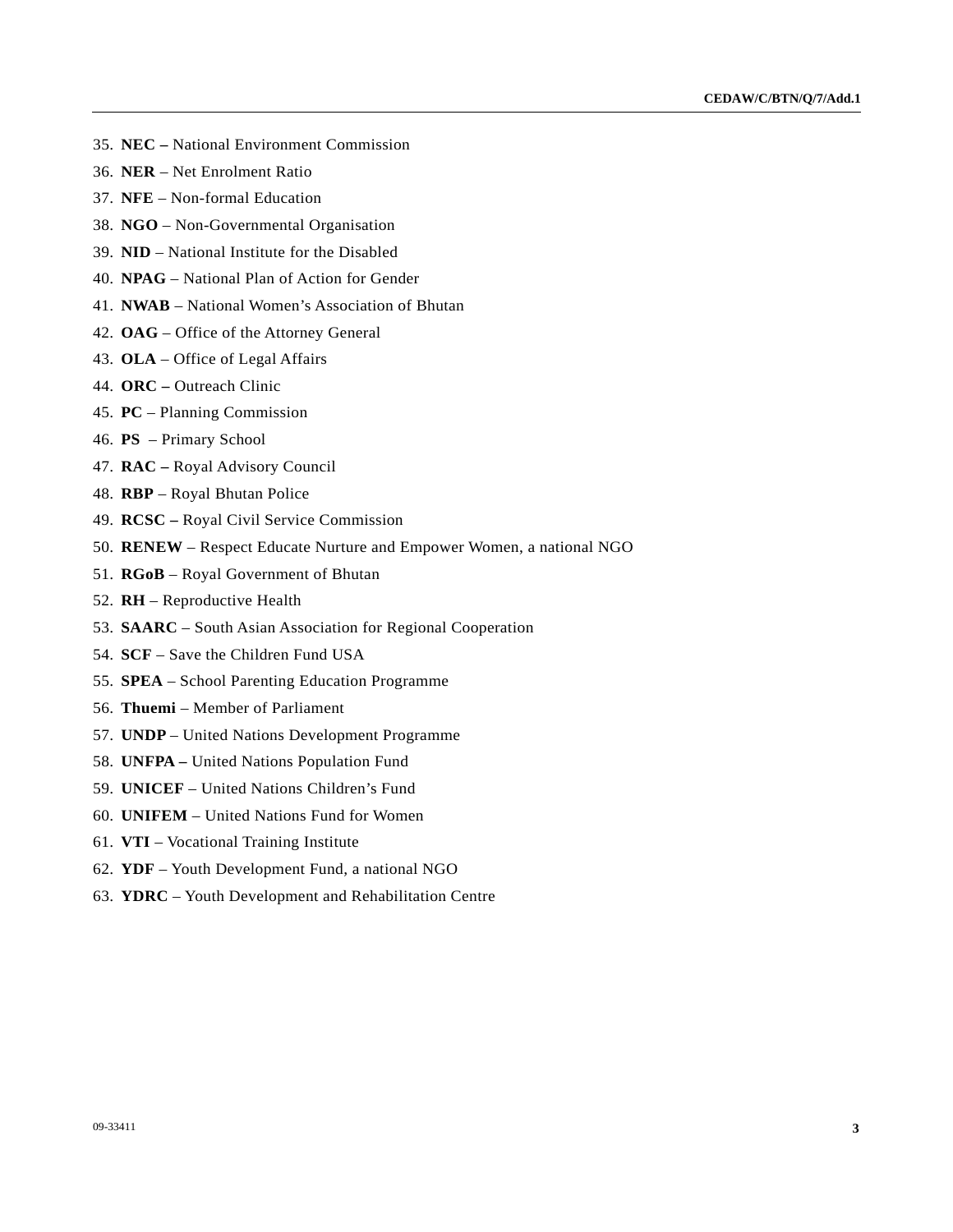### **Introduction**

#### **Background**

The Kingdom of Bhutan signed the Convention on Elimination of All Forms of Discrimination Against Women (CEDAW) on 17 July 1980 and ratified it on 31 August 1981. Bhutan's combined initial through the sixth periodic report to the Committee on the Elimination of Discrimination Against Women (hereinafter referred to as the Committee) was presented in January 2004. The Seventh Periodic Report was considered by the Committee during its forty-third session held from 19 January to 6 February, 2008.

As a reaffirmation of its commitment to the protection of its citizens' rights, and in particular women's and children's rights, Bhutan has ratified the SAARC Convention on Preventing and Combating Trafficking in Women and Children for Prostitution 2002; the SAARC Convention on Regional Arrangement for the Promotion of Child Welfare in South Asia 2002; the SAARC Code for Protection of Breast Feeding and Young Child Nutrition 2004 and signed the two Optional Protocols to the CRC on the involvement of children in armed conflict and sale of children, child prostitution and child pornography in 2005.

## **Publicizing the Convention**

The CEDAW reports and the committee's recommendations have been widely circulated among government officials and the Bhutanese media. Literature on the CEDAW as well as Bhutan's combined initial through sixth and seventh report along with the Committee's recommendations will be posted on websites (*ncwcbhutan.net*.) and made available to the public. To increase the role of the media in disseminating information on the Convention and the country's efforts to promote and protect the rights of women and children, the print and broadcast media in Bhutan have representatives on the Executive Body of the National Commission for Women and Children (NCWC). A series of trainings, sensitization and awareness activities have been conducted to promote understanding and awareness on the CEDAW among stakeholders, especially members of the parliament, media, law enforcement officials, the judiciary, educationists, parents and women and children. The NCWC also adopted the normative standards of the Convention along with other international human rights instruments to train electoral officers as a part of Bhutan's historic transition to a parliamentary democracy. More systematic campaigns are being planned by the NCWC in partnership with the media and other stakeholders.

#### **Frameworks to Advance the Status of Women in Bhutan**

The Kingdom of Bhutan has developed a range of mechanisms for promoting the rights enshrined within this Convention; at the forefront are the mechanisms and ideals provided by the Constitution of the Kingdom of Bhutan. Under Article 7, "Fundamental Rights", Bhutan's Constitution states that "all persons are equal before the law and are entitled to equal and effective protection of the law and shall not be discriminated against on the grounds of race, sex, language, religion, politics or other status."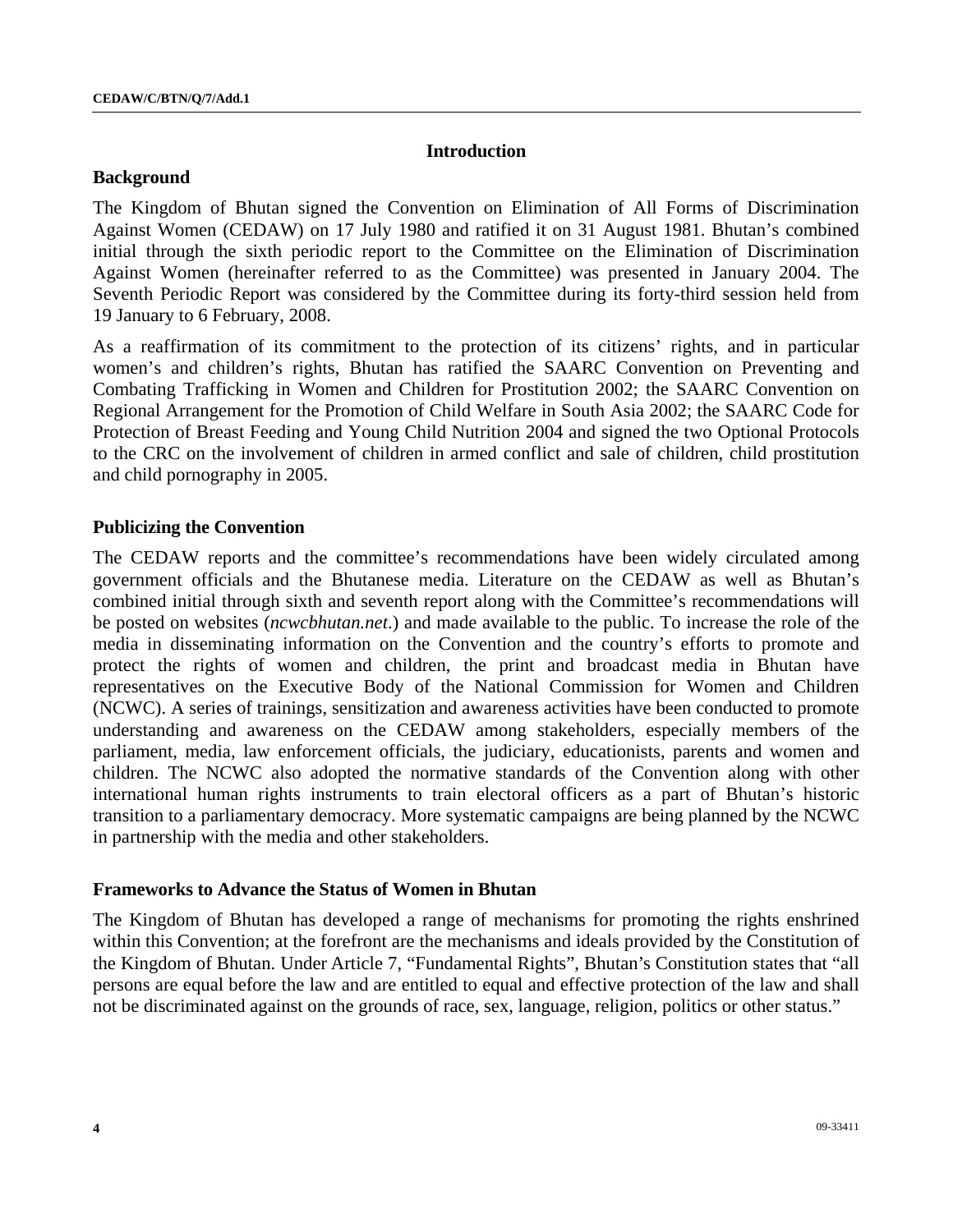Under Article 9, "Principles of State Policy", Bhutan's Constitution includes specific provisions to safeguard the rights of children and women and to promote the welfare of the Bhutanese people. Specific provisions under Article 9 of the Constitution include that:

- The State shall endeavor to take appropriate measures to eliminate all forms of discrimination and exploitation against women including trafficking, prostitution, abuse, violence, harassment and intimidation at work in both public and private spheres.
- The State shall endeavor to take appropriate measures to ensure that children are protected against all forms of discrimination and exploitation including trafficking, prostitution, abuse, violence, degrading treatment and economic exploitation.
- The State shall provide free access to basic public health services in both modern and traditional medicines.
- The State shall endeavor to provide security in the event of sickness and disability or lack of adequate means of livelihood for reasons beyond one's control.

Bhutan also has a comprehensive range of social, economic, political and legal frameworks that seek to further enhance the relatively equal status of women in Bhutan, and eliminate any discrimination and violence that might exist against women and girls. The legal system and positive cultural attitudes are also drawn upon for the implementation and enforcement of the rights enshrined in the CEDAW, and a number of initiatives have been established to advance the status of women in all fields. Bhutan is well on track to achieving most of the Millennium Development Goals (MDGs), especially the goals in the health and education sectors. These achievements will lead to a direct and positive improvement in the life of Bhutanese women. As the MDGs are in consonance with Bhutan's development philosophy of GNH, the RGoB is strongly committed through a positive policy environment to make the achievement of the MDGs a reality.

## **Gross National Happiness Commission**

In 1974, His Majesty the Fourth King pronounced Gross National Happiness (GNH) as the guiding philosophy of Bhutan's development process. In simple terms, GNH translates into the achievement of a harmonious balance through the four pillars of: a) sustainable and equitable socio-economic development; b) conservation of the environment; c) preservation and promotion of culture; and d) promotion of good governance. The central key to GNH-based public policy is the requisite search for balance, both within and between the four pillars. The philosophy of GNH upholds strong principles of equality of all human beings, the interconnectedness between all sentient beings (humans, animals, plants), and the human rights and responsibilities that must guide human conduct. The philosophy of GNH advocates a development path that gives more regard to the happiness of the country's citizens rather than the accumulation of greater GDP. Today the GNH philosophy has gained global acclaim and acceptance and many countries, especially those in the developed world, are examining it as an alternative mode of development to protect the wellbeing and prosperity of future generations.

As with Bhutan's past Plans, the overall thrust of the current Tenth Plan is to improve the quality of life of the people. Therefore, the development philosophy of GNH continues to form the core values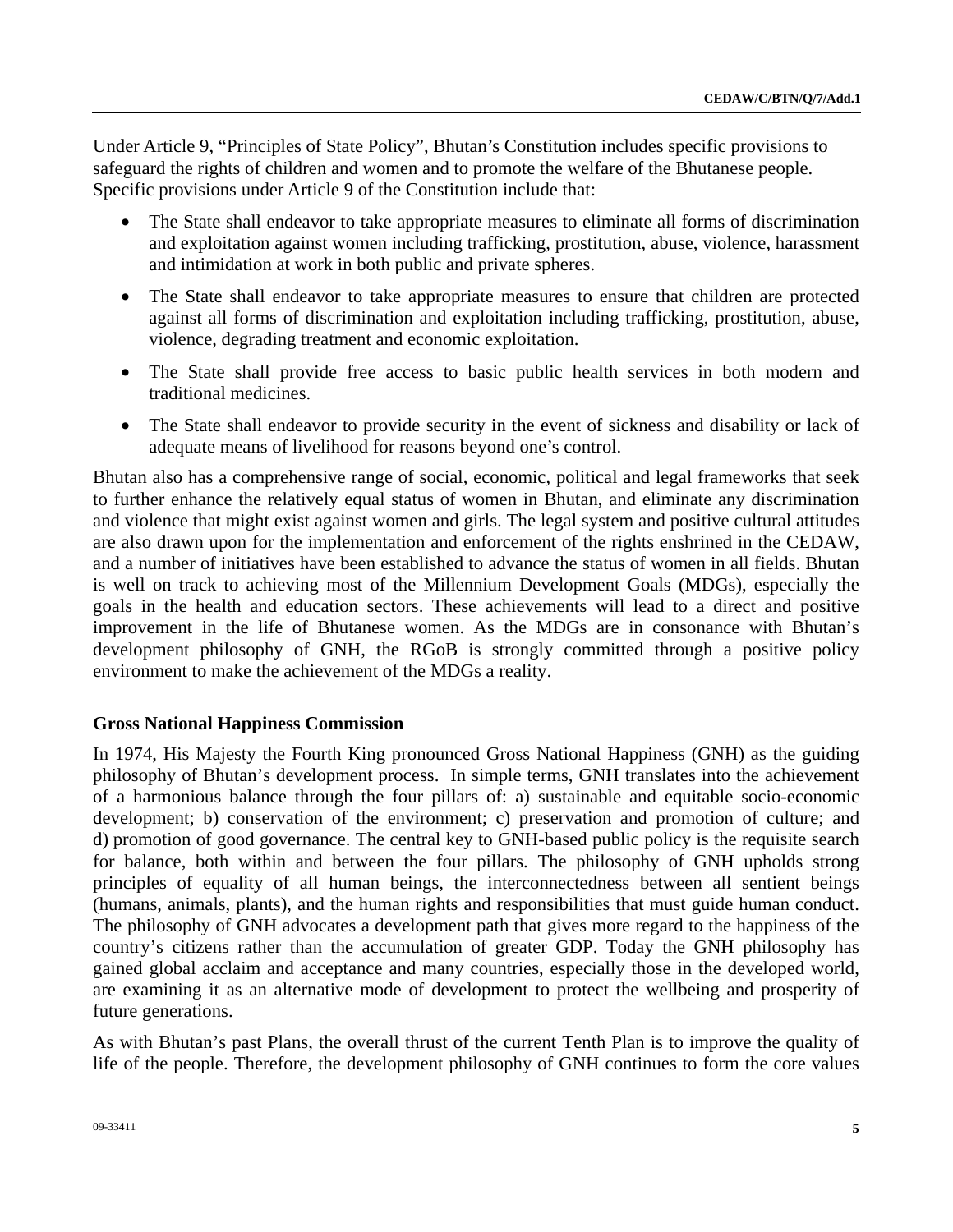for the Tenth Plan. Accordingly, the priorities, strategies and programmes for the Tenth Plan are formulated to ultimately contribute towards strengthening the four pillars. Another important element of Bhutan's 10<sup>th</sup> Plan is that for the first time a separate component on the protection of women and children is included as an integral part of the plan.

Under His Majesty the Fifth King, Bhutan's erstwhile Planning Commission has now been converted into the GNH Commission and is the agency responsible for coordinating and monitoring gender issues*.* 

## **National Commission for Women and Children (NCWC)**

The NCWC is the national mechanism for coordinating and monitoring activities related to women and child rights, and reporting to treaty bodies. The Commission has a cross-sectoral and mixed representation of eleven members from the government, law enforcement, judiciary, social sector, civil society, including the media and the business sector. Before the establishment of the NCWC, a CRC Taskforce was established through a special government order in 2004 to look after matters not only relating to children, but also women's rights and issues.

The newly elected Government having reviewed the functions of the NCWC in great detail upgraded the status of the Commission to a fully autonomous body in August 2008. The Commission is currently chaired by a Cabinet Minister.

After it was formally established, the Commission conducted a series of awareness and consultation activities to sensitize stakeholders on issues related to women and women's rights. As an outcome of these activities, the Commission drafted the National Plan of Action for Gender (NPAG) as a sensitive gender policy for a safer and more protective environment for women and children that would provide vital input into the country's future development plans. In the absence of the NPAG the current practice was to generally incorporate targets and indicators of gender awareness, equity and women's empowerment already embraced by RGoB through its commitments under CEDAW and in pursuit of the MDGs.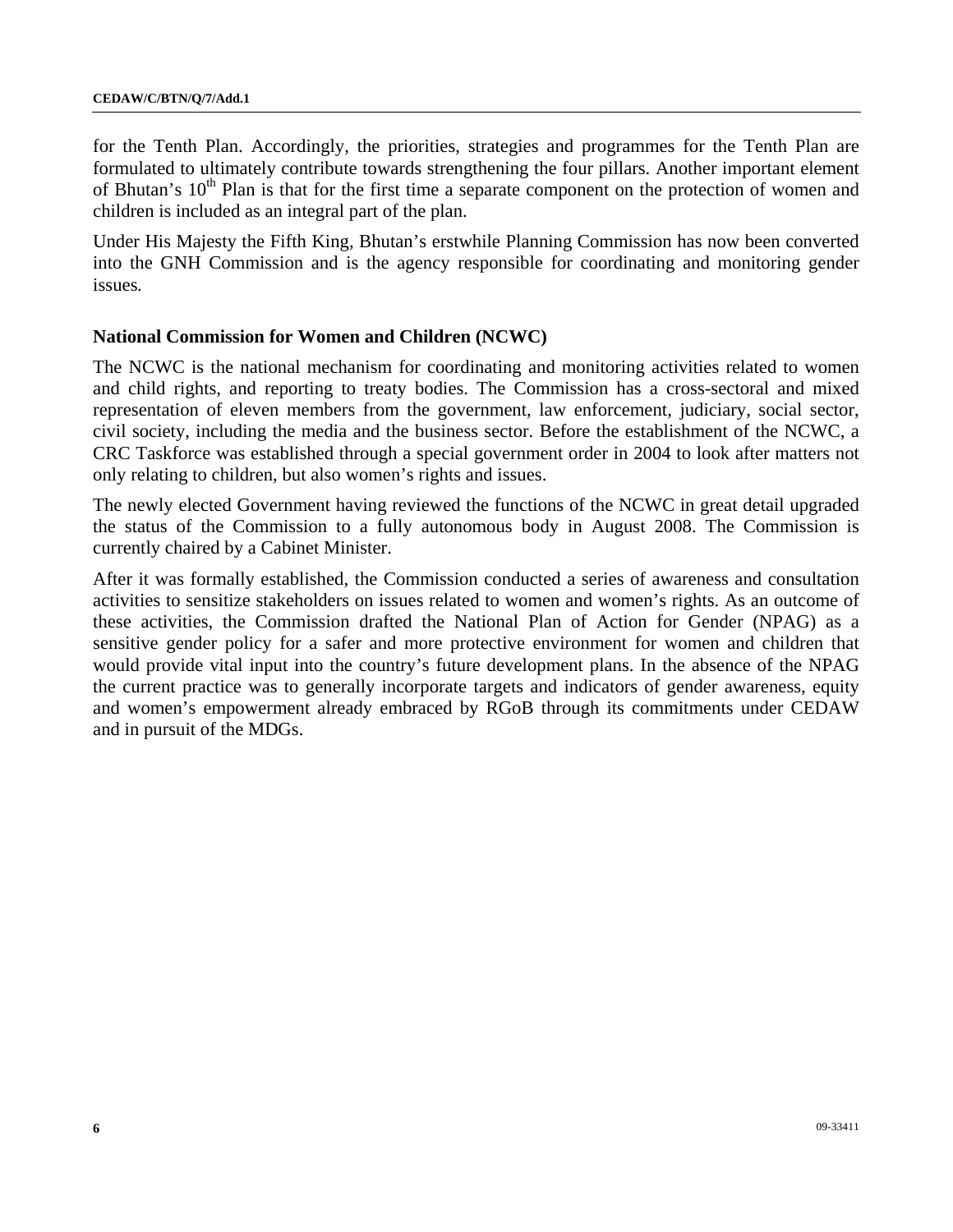## **List of Issues and Questions with regard to the consideration of Bhutan's 7th periodic report**

## **Legal Status of the Convention, Optional Protocol**

- **1. Please provide information on progress relating to the adoption of the draft constitution of Bhutan. Please indicate whether the principles of equality and non-discrimination have been incorporated in the constitution in line with articles 1 and 2 of the Convention.** 
	- i) The Parliament of Bhutan adopted the Constitution on 18 July 2008. The Draft Constitution was the first document discussed by the first session of the Parliament after the establishment of a Democratic Constitutional Monarchy in the country. **Article 7** of Bhutan's Constitution guarantees all Bhutanese the 23 fundamental Rights which are in line with article 1 and 2 of the CEDAW Convention. The fifteenth Fundamental Right states that "All persons are equal before the law and are entitled to equal and effective protection of the law and shall not be discriminated against on the grounds of race, sex, language, religion, politics or other status."
	- ii) Under Article 9, "Principles of State Policy," Bhutan's Constitution includes specific provisions to safeguard the rights of children and women and to promote the welfare of the Bhutanese people. Specific provisions under Article 9 of the Constitution include that:
		- The State shall endeavor to take appropriate measures to eliminate all forms of discrimination and exploitation against women including trafficking, prostitution, abuse, violence, harassment and intimidation at work in both public and private spheres.
		- The State shall provide free access to basic public health services in both modern and traditional medicines.
		- The State shall endeavor to provide security in the event of sickness and disability or lack of adequate means of livelihood for reasons beyond one's control.
- **2. In its previous concluding observations, the Committee urged state parties to ratify the Optional Protocol and to accept, as soon as possible, the amendment to article 20, paragraph 1, of the Convention concerning the meeting time of the Committee. Please provide information on any steps taken to implement the recommendation of the Committee.** 
	- i) In the last two years, as the country was in the process of making a transition to a Democratic Constitutional Monarchy, the NCWC has not be able to submit this matter to the government for consideration. This will be submitted to the government at an appropriate time. It may be noted that the State Party appreciates the recommendation of the Committee on the matter.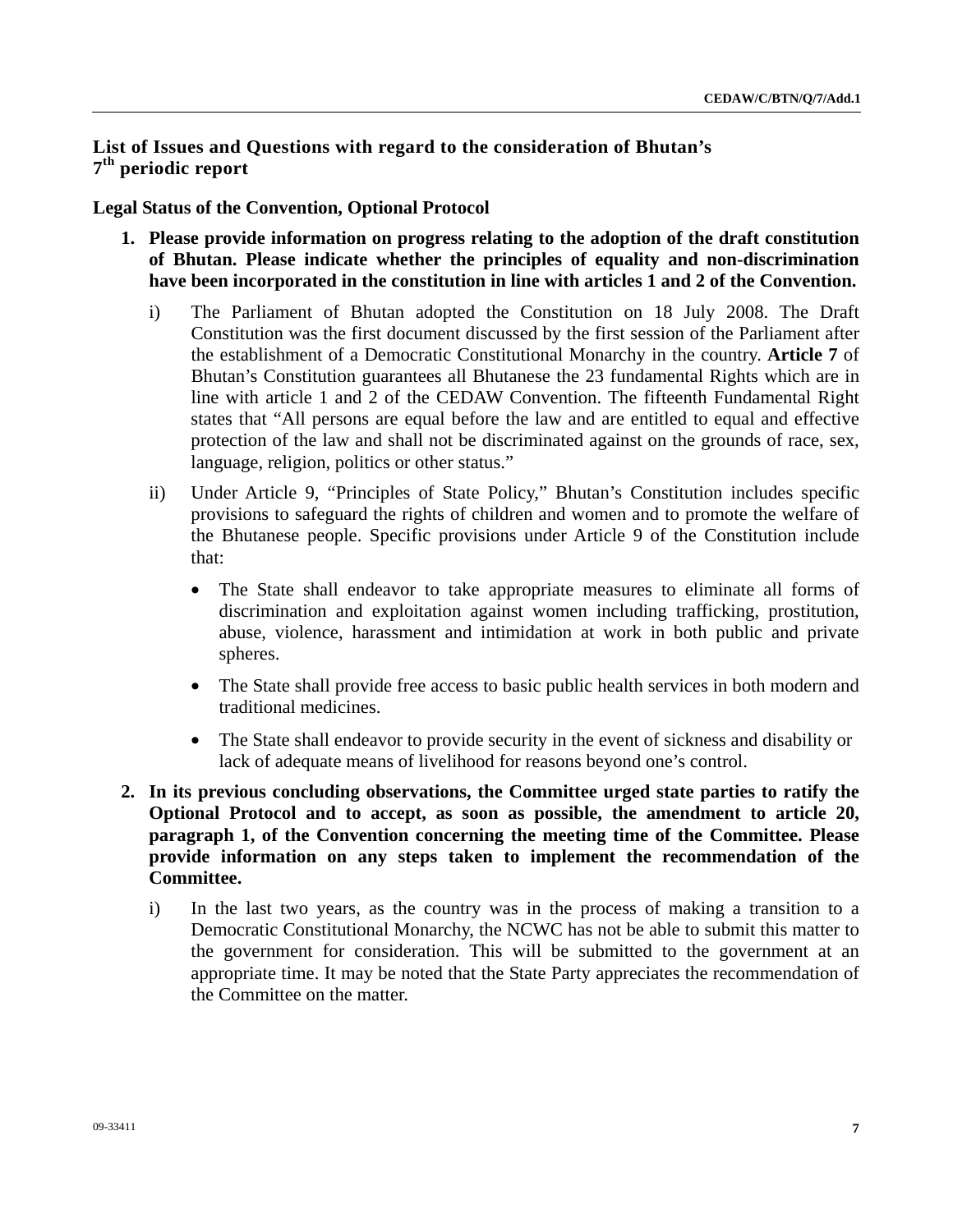**National Machinery for the Advancement of Women and Plan of Action** 

- **3. The report states that the National Commission for Women and Children will be delinked from the Royal Government of Bhutan with a view to strengthening, inter alia, its mandate, legitimacy and influence. Please provide further information on the status of the NCWC, the number of persons working within the Commission and the financial resources available to carry out its work.** 
	- i) The National Commission for Women and Children was upgraded to a fully autonomous statutory body in August 2008. The Commission is chaired by a Cabinet Minister.
	- ii) Currently, the NCWC is staffed with an Executive Director and managed by 10 members. The office has six Divisions: Women's Division, Children's Division, Data and Information Division, Legal Division, Administrative and Finance Division, and Complaints Division. With full autonomy established, NCWC is now better placed to recruit appropriate personnel to strengthen the organization and to ensure that there are adequate and appropriate human resources to manage the strategic divisions. (See Table 1: Organogram of NCWC)
	- iii) In 2004, NCWC activities had just an activity line under the UNICEF program. Today, UNICEF and UNIFEM support full fledged NCWC projects. Under the  $10<sup>th</sup>$  Five Year Plan, the RGoB will also allocate resources for NCWC projects and programs. The RGOB will also provide resources to facilitate the mainstreaming of gender into other sectoral policies and programs. With full autonomy, the NCWC is also now strategically well placed to mobilize and receive financial resources from external donor agencies.
- **4. Please provide further information on the measures and activities laid down in the draft National Plan of Action for Gender and aimed at promoting the enjoyment by women of their human rights and gender equality, including information on its planned implementation period, its monitoring mechanisms and the financial resources allocated for its effective implementation.** 
	- i) The National Plan of Action for Gender has been endorsed by the RGoB with the Gross National Happiness Commission as the custodian of the NPAG. In order to facilitate the implementation of the NPAG, gender focal persons have been appointed in the various sectors of the government, NGOs and the private sector. The TOR for Gender focal points was also endorsed by the RCSC in 2008.
	- ii) Several focal persons have already undergone trainings on gender mainstreaming (especially the implementation of the NPAG in different sectors).
	- iii) Reflecting the importance of gender and equity, gender mainstreaming is considered a cross-cutting theme in the  $10<sup>th</sup>$  Five Year Plan where each sector was required to mainstream gender issues in the formulation of sectoral plans using disaggregated gender data where possible. The focal persons in the various sectors also have the responsibility of conducting gender sensitization activities. The Royal Government is committed to achieving the gender equity goals reflected in the various Conventions it is party to including the MDGs and SDGs and to implementing the provisions of CEDAW.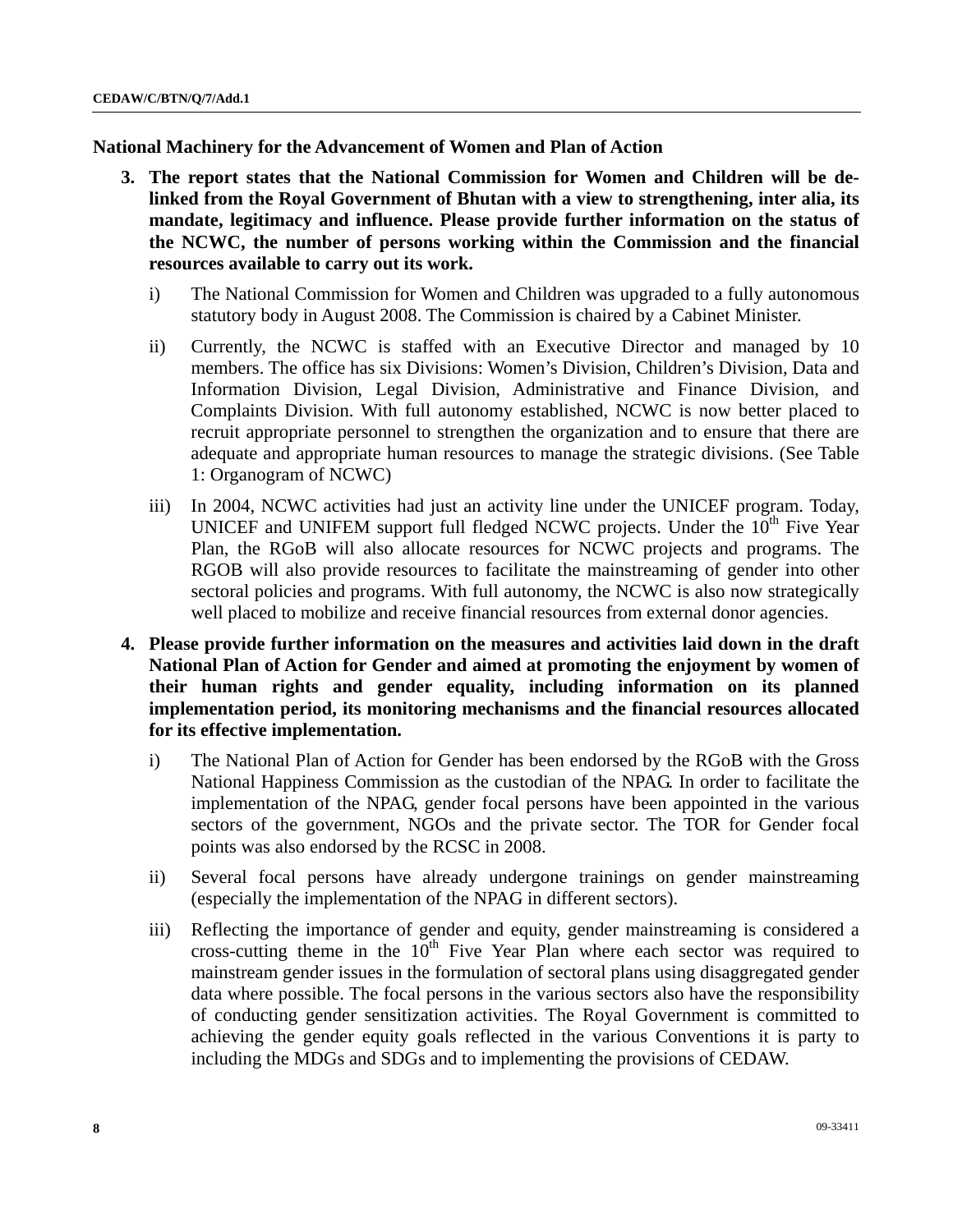- iv) Several sectors have already begun gender mainstreaming exercises and studies for their sectors. Gender mainstreaming exercises have been carried out in the Ministry of Economic Affairs and a study on the status of mainstreaming gender in environment conservation and management in Bhutan was carried out by the National Environment Commission (NEC).
- v) Since gender mainstreaming has been adopted as a cross-cutting theme in the  $10<sup>th</sup>$  Five Year Plan, the GNH Commission is responsible for monitoring how effectively the various sectors have addressed gender mainstreaming within their sectors. The approval of sectoral budgets for the  $10<sup>th</sup>$  Five Year Plan will also be based on how sectors have addressed environment and gender as cross-cutting themes.
- vi) The NPAG has been adopted by the government as a guideline for mainstreaming gender in the different sectors and sensitization and awareness programs on gender will continue to be a thrust of NCWC activities in the  $10<sup>th</sup>$  Five Year Plan.
- **5. Please provide an update on the status of the project within the Non-Formal Education programme to publish a book on children and women's rights. Please also provide further information on its content and the plans to make it available to women, including rural women, throughout the country (para. 224).** 
	- i) A handbook on children and women's rights has been published in Dzongkha by the Non-Formal Education programme and is being used as a textbook for post literary classes. The handbook is available at all the Non-Formal Education Centers including those located in the rural areas.

#### **Violence against women**

- **6. The report identifies the low awareness of women of their legal rights and the "culture of silence" as the main issues to target in the fight against violence against women and sexual abuse. Please elaborate on measures taken, or envisaged, to sensitize police and other law enforcement officials, judges, health services providers as well as other relevant stakeholders on this issue and in order to raise the awareness of the women victims of the violence of their rights, encourage them to report the acts of violence and to ensure that violence against women is prosecuted and punished. Please refer in particular to measures taken to implement the "16 point recommendations" listed in Annex 4A (para. 377 and 379).** 
	- i) The NCWC commissioned a report on Violence Against Women in 2007. The final report will be published soon.
	- ii) The 16 point recommendations were the outcome of two national consultation workshops held with the police and the judiciary in 2005 and 2006.
	- iii) Gender sensitization programs were conducted for all police officers in Command in 2007 and for all Superintendents of Police in 2008.
	- iv) Training on the CRC and trafficking were also conducted for police personnel.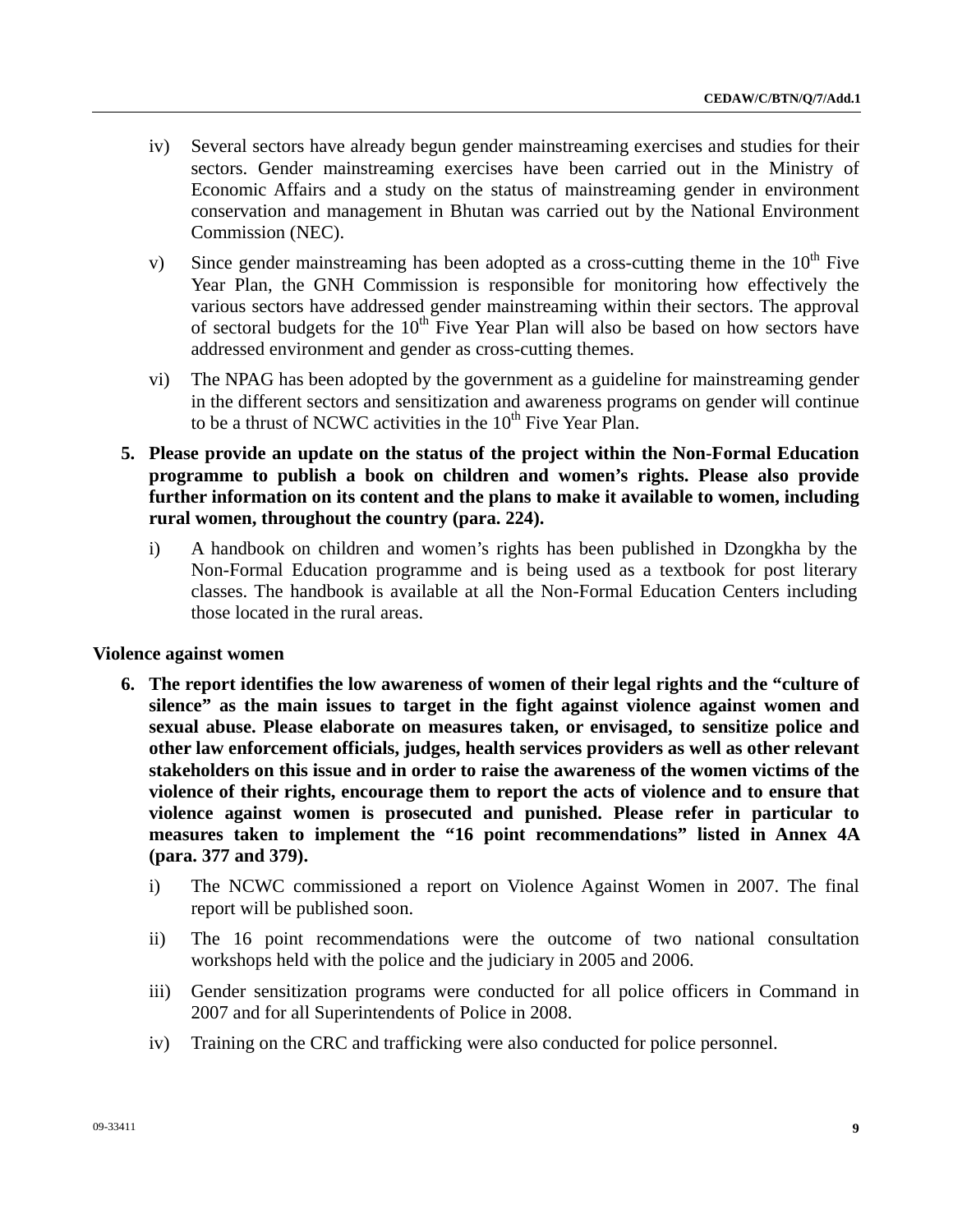- v) By the end of 2008, five police officers and judges completed trainings on child abuse and child protection laws in Thailand.
- vi) NCWC also conducted a gender sensitization program for the *Gups* and *Thuemis* of Paro, Haa, Dagana, Chhukha and Wangdue Dzongkhags in 2006.
- vii) The NCWC has also undertaken an intensive program to sensitize the media on the CEDAW, its provisions etc. and is working with the media to develop ways to use the media to sensitize the Bhutanese on CEDAW.
- viii) Police officers and staff of NCWC also attended trainings on trafficking in New Delhi. Participants are now working to establish cross border links with partners outside Bhutan. Besides the training, police officers have also established a network with their counterparts in the neighboring countries.
- ix) The Complaints and Response Mechanism (CRM) has been set up and handed over to the Royal Bhutan Police. The CRM is intended to provide quick responses to assist women and children victims through a toll free helpline. Three vehicles will be stationed in three locations around the capital to act as mobile police stations thereby shortening the response time to calls made by victims.
- x) After the training on trafficking in New Delhi, the first case of trafficking was sent to court in 2007 where the accused received a sentence of three years. The case also highlighted that irrespective of nationality and legality, all children are given protection under Bhutanese law.
- xi) Separate detention centers for boys and girls are available in Thimphu. The Royal Bhutan Police intends to establish similar facilities in Phuntsholing. It is also the priority of the Royal Bhutan Police to establish a Rehabilitation Center with hostel facilities for girls at Tsimasham, Chukha. Right now facilities are only available for boys.
- xii) The Royal Bhutan Police in collaboration with the NCWC established a Women and Child Protection Unit (WCPU) in May 2007 in Thimphu. Besides looking after the protection issues of women and children, the unit also looks after women offenders. The unit provides basic counseling services and facilitates referrals to NGOs (RENEW) and provides separate detention centers for boys and girls.
- xiii) Similar units will be established in Phuntsholing, Samdrup Jongkher, Gelephu and Bumthang to provide quick and sensitive responses to children and women's rights violations, especially to deal with domestic violence and abuse cases. The WCPU in Thimphu is staffed with twenty people who are trained and educated on the provisions of the CRC and CEDAW.
- xiv) To further complement the efforts of the NCWC and the Royal Bhutan Police, sensitization programs especially on child trafficking for the police, the judiciary and law makers will be continued.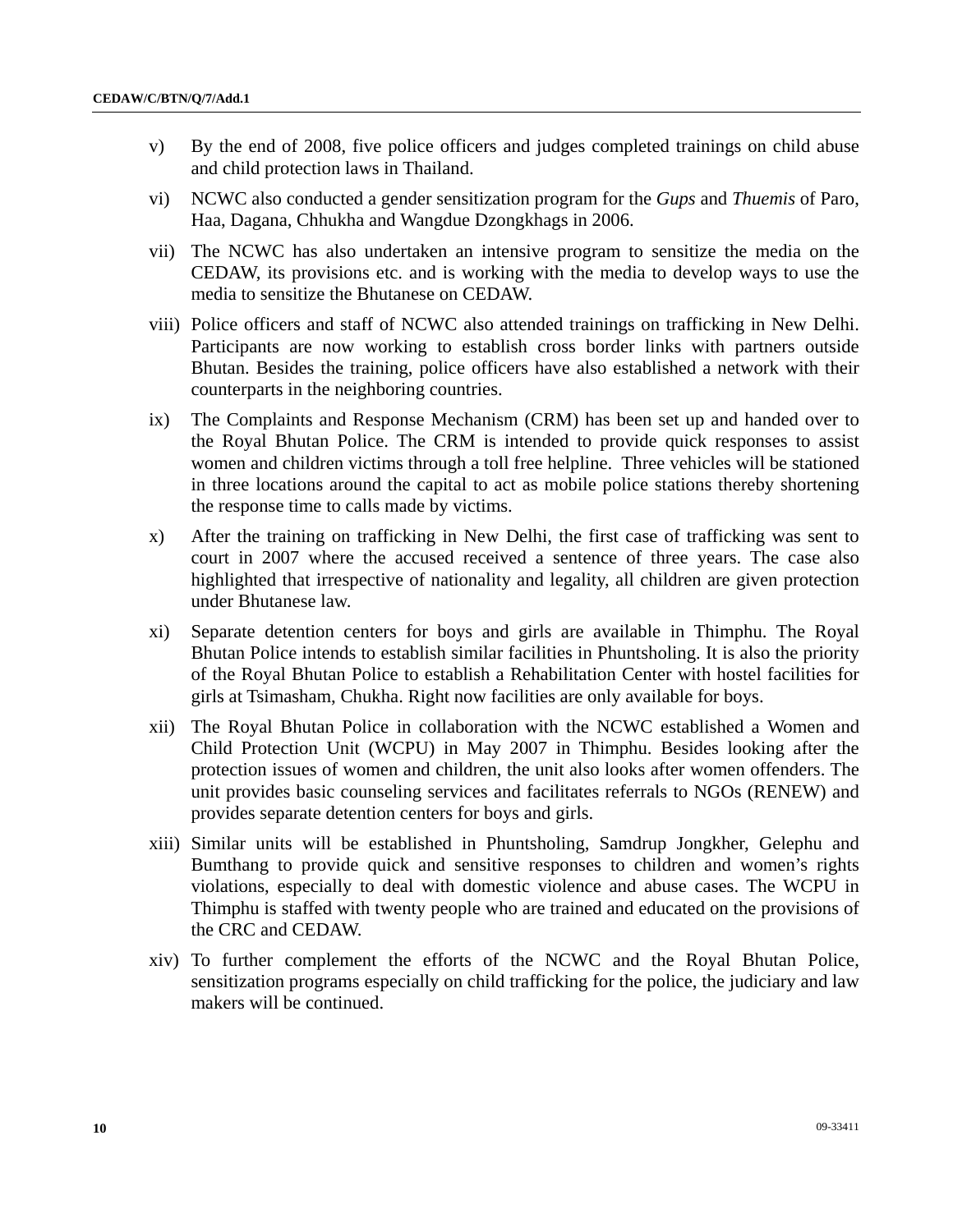- **7. The Report states that the non-governmental organization (RENEW) expects to open a crisis and rehabilitation center for women victims of violence in Thimphu area (para. 379). Please provide an update on this project and indicate whether any shelters for women victims of violence or sexual exploitation are already available.** 
	- i) RENEW currently operates a crisis center in Thimphu City that can accommodate 12 women. A permanent crisis center that can accommodate as many as 100 victims is being constructed at Selekha, Sisina, about 20 km from the capital city. The center is expected to be completed in October 2009.
	- ii) RENEW will construct a similar safe house in Trashigang District to cover the eastern districts.
	- iii) These temporary shelter homes will operate 24 hours and provide victims of domestic violence and their children refuge from their abusers. The centers will also provide counseling services and support to help heal their emotional and physical wounds and to help them start lives free of abuse and violence.
	- iv) Specifically, these shelters will provide a) crisis intervention; b) shelter services for abused victims; c) counseling; d) advocacy; and e) education.

## **Trafficking and exploitation for prostitution**

- **8. The report states that the Royal Government of Bhutan has continued to work with local authorities, NGOs and the international community to combat trafficking in women (para. 86). It also states that in 2005 the Royal Bhutan Police recommended that the NCWC initiate studies,** *inter alia***, on this issue (para. 90). Please describe the measures taken or strategies developed or planned to prevent and to combat trafficking in women or girls, and the results of the studies on trafficking, if available. Please also provide information on the cooperation within the framework of the South Asian Association for Regional Cooperation on the issue of trafficking in women.** 
	- i) A SAARC gender data base has been established to collect qualitative and quantitative data on gender to pursue ways of meeting SAARC commitments to mainstream gender in national and regional policies, to share information on trafficking, and to establish networks for the repatriation of victims of trafficking.
	- ii) SAARC conducted training on trafficking in New Delhi earlier this year for law enforcement officers from member states.
- **9. Please indicate whether the helpline for women victims of physical or sexual abuse, which could provide assistance also for women in prostitution, has been established (para. 95).** 
	- i) The Royal Bhutan Police in collaboration with the NCWC established a Women and Child Protection Unit in May 2007 in Thimphu. Besides looking after the protection issues of women and children, the unit also looks after women offenders. The unit also provides basic counseling services and facilitates referrals to NGOs and also provides separate detention centres for boys and girls. The WCPU will also look after the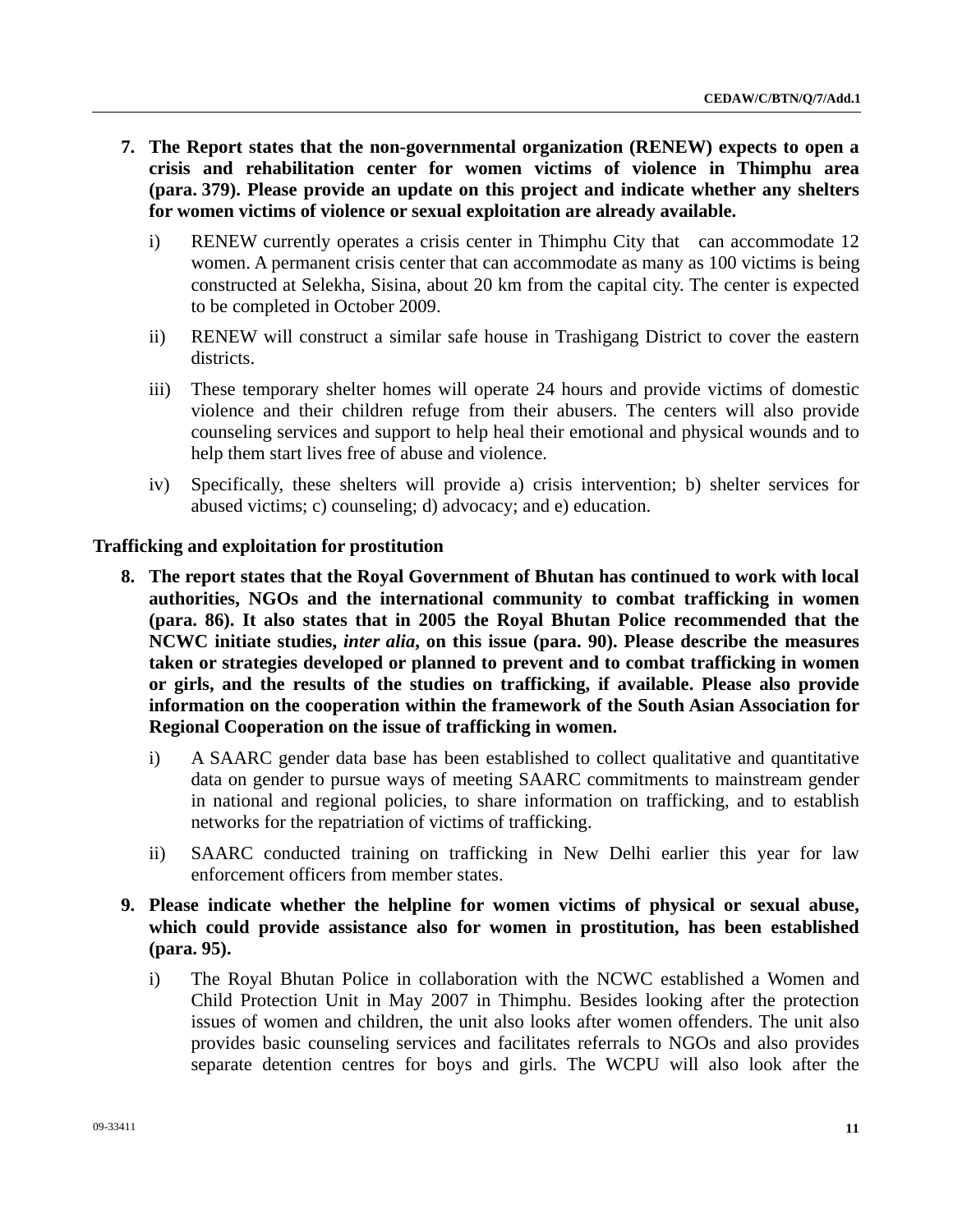functioning of the CRM which will be linked to the Child Help International network and other regional help lines.

- ii) RENEW is also in the process of setting up a Hotline to provide assistance to women victims of physical or sexual violence.
- **10. According to para. 93 of the report, the Penal Code recognizes prostitution as misdemeanor punishable by a prison sentence. Please indicate what measures have been taken to ensure that women in prostitution, requesting assistance or advice, do not become subjects of criminal proceedings and can benefit from such assistance. Please describe laws and measures adopted to prevent and punish the exploitation of prostitution as well as any measures taken to provide rehabilitation and support for the social rehabilitation of women who wish to leave prostitution. Please also indicate information on any measures taken to provide specialized training on trafficking for members of the police and other law enforcement officials, border guards, and the judiciary and give information on the effectiveness of these measures.** 
	- i) As a part of the women and child friendly initiative, NCWC is working with law enforcement officials to look at them as victims rather than criminals.
	- ii) In the Constitution, Section 18 and 19 under Article 9 relating to Principles of State Policy state that:
		- The State shall endeavor to take appropriate measures to eliminate all forms of discrimination and exploitation against women including trafficking, prostitution, abuse, violence, harassment and intimidation at work in both public and private spheres; and
		- The State shall endeavor to take appropriate measures to ensure that children are protected against all forms of discrimination and exploitation including trafficking, prostitution, abuse, violence, degrading treatment and economic exploitation.
	- iii) Although the Constitution protects and provides safeguards against all forms of discrimination and exploitation including trafficking, prostitution, abuse, violence, degrading treatment and economic exploitation, sensitizing and training police officials and members of the judiciary remain critical to effectively implement these provisions of the Constitution. Only when law enforcement officials and the judiciary have a better understanding of issues related to trafficking and prostitution, the establishment of child and women benches in courts etc. will become a reality. The NCWC has embarked on programs to address this issue already and will reinforce its endeavors during the Tenth Plan.
	- iv) A police officer, heading the Women and Child Protection Unit, attended a training on trafficking in New Delhi and in the United States. Besides learning the technical aspects of trafficking, the officer also established a network with participants from neighboring states.
	- v) In the first case of trafficking in Bhutan, the Royal Bhutan Police convicted a man of trafficking in 2007. He was sentenced to three years imprisonment by the court.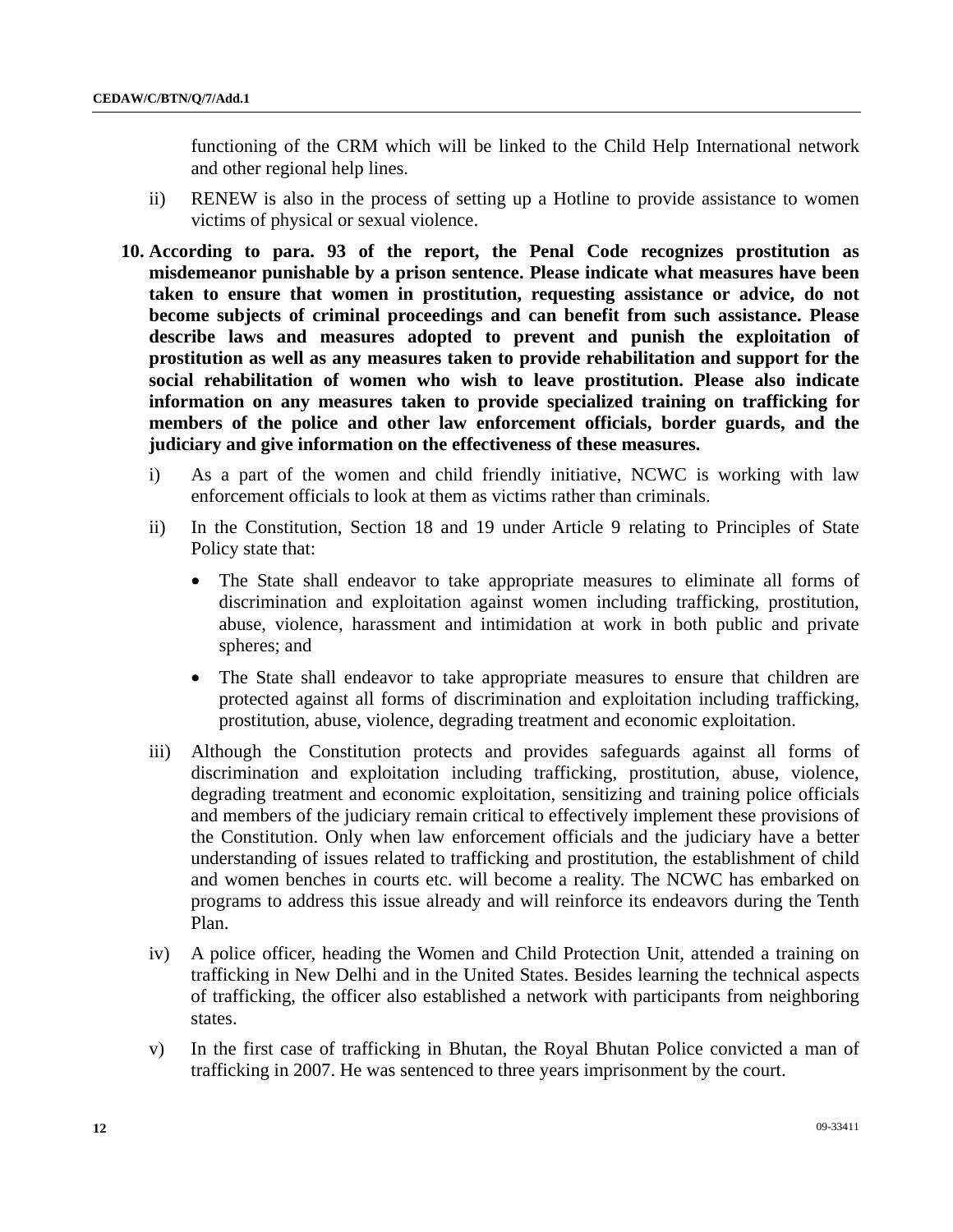- vi) In terms of rehabilitation for women wanting to escape from prostitution, RENEW has a skills development program that includes weaving and IT. Although, RENEW's main target is victims of domestic violence, women wanting to leave prostitution are also welcome to join the skill development program.
- vii) Although concerted efforts are underway to sensitize all the stakeholders, the efforts have to be straightened to review existing legislation to make it more child and women friendly and to protect women from violence. These activities have already been highlighted in the 16 Point recommendation and will form integral parts of NCWC work plan during the  $10<sup>th</sup>$  Five Year Plan.

## **Political participation and participation in public life**

- **11. According to the report, the representation of women in the public and elected bodies remains low and the number of women elected to the national assembly in 2006 has declined compared with the number of women successful in the elections in 2001. Please provide information on any measures taken or envisaged by the Government, including temporary spatial measures as per article 4, paragraph 1 of the Convention and the Committee's general recommendations Nos. 23 and 25, to promote the participation of women in public decision-making positions, in particular in the southern parts of the country, including measures aimed at empowering the women themselves and encouraging their standing for elections both at national, Dzongkhag Yargay Tshogdu, and Geog Yargay Tshogdu levels (paras. 105, 112-119 and 142).** 
	- i) The NCWC collaborated with the Election Commission of Bhutan (ECB) to promote the participation of women and youth in Bhutan's first election.
	- ii) In the first democratically elected parliament, there are four women parliamentarians in the National Assembly and six women parliamentarians in the National Council (Upper House). This translates into 13.2 per cent women representation in Parliament (both National Assembly and National Council).
	- iii) His Majesty the King's nomination to the Upper House included two women out of five nominees. This is another indication of the growing role of women in governance and a reflection of the Royal Government's endeavors to raise the profile of women.
	- iv) Under the present government, fourteen standing Committees have been established in the National Assembly. While the Legislative and Public Accounts Committees were established in 2003, the other 12 Committees were established in 2008 during the first session of the National Assembly. The Committees on Women and Children and Education Development are both chaired by women MPs.
	- v) In the National Council, there are seven Committees. The Committee on Social and Cultural Affairs is chaired by a women MP.
	- vi) The two political parties that contested the first democratic elections in Bhutan also had women's committees to campaign for the parties. These committees highlighted the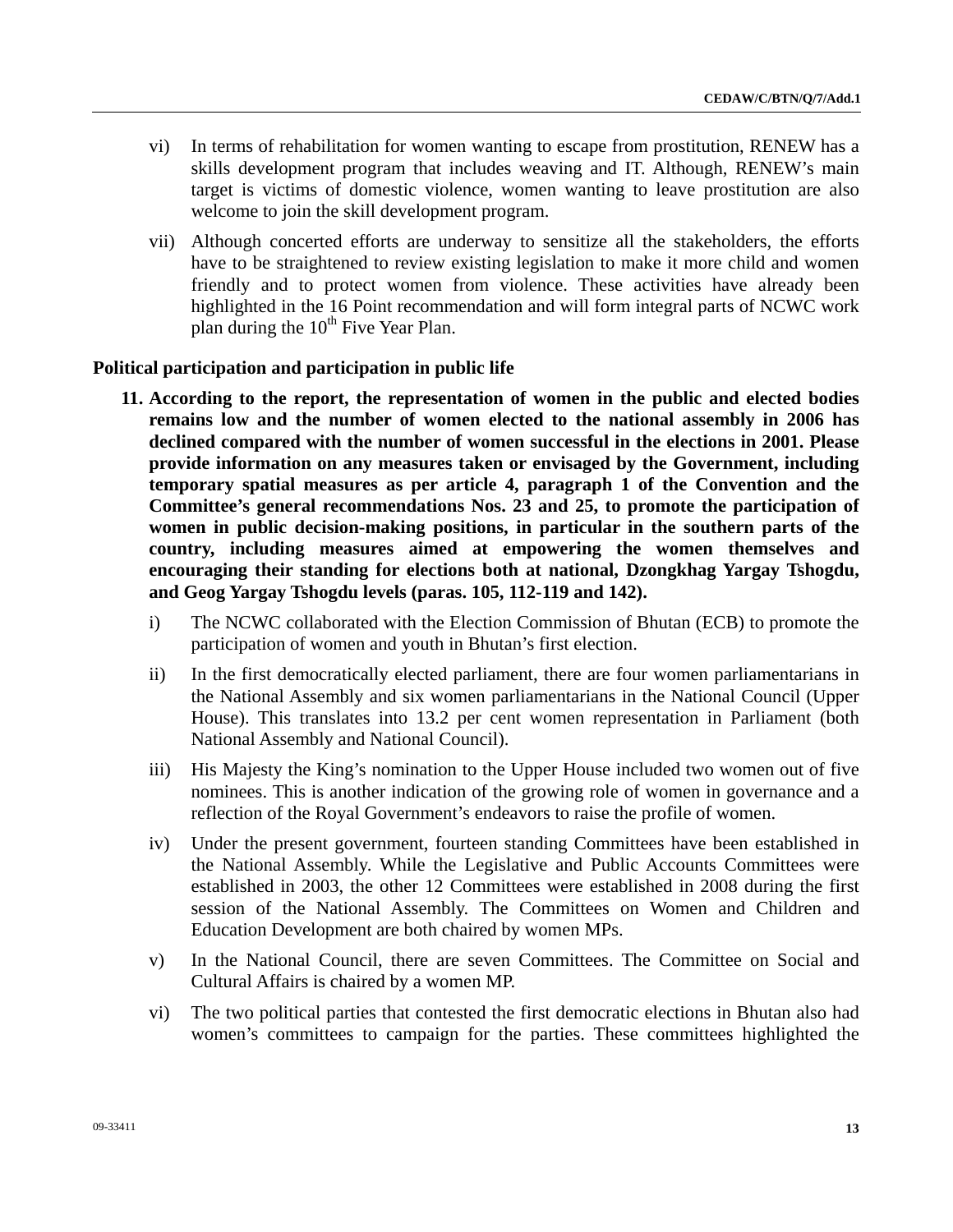commitments of the parties to health and issues related to women and women's rights and were effective tools in garnering the votes of women and girls.

- vii) In the Prime Minister's Office, a woman is also heading the section looking after the social sector that includes health, education, women and youth issues and human rights.
- viii) NCWC has also commissioned a study on Gender Prejudices and Stereotypes, and Women's Political Participation (Women in Governance). The study will analyze the obstacles to women's equal participation in decision making and make concrete recommendations to address the challenges. The results of these studies will help the NCWC in making strategic interventions to promote women in governance at all levels.
- **12. Please provide further information on the measures taken to or planned, including temporary special measures as per article 4, paragraph 1 of the Convention and the Committee's general recommendations Nos. 23 and 25 to address the very low participation of women in civil service functions, in particular at higher levels of public administration and in the judiciary. Please also provide further information on measures taken or envisaged to address the prevalence of vertical segregation of women and men, and to facilitate the access of women with higher education to work and salary levels corresponding to their qualifications (paras. 121-127 and tables 7.4-7.6).** 
	- i) Employment figures for June 2007 and June 2008 from the Management Information Services Division of the Royal Civil Service Commission indicate a rise in the number of female civil servants. Contrary to the belief that female civil servants were mostly employed in the operational section, figures indicate a rise in the percentage of females at the professional and management levels.
	- ii) In June 2007, out of a total of 18,592 civil servants, there were 5,391 female civil servants comprising 29 per cent of the civil service. Out of this 2,659 female servants occupied positions at the professional and management levels and only 339 female civil servants held positions at the operational level.
	- iii) In June 2008, out of a total of 19,516 civil servants, there were 5,763 female civil servants comprising 30 per cent of the civil service. Out of this, 2,924 females' occupied positions at the professional and management levels and only 392 females held positions at the operational level.
	- iv) This trend indicates that although the Royal Civil Service is a gender neutral agency and offers no special privileges for female job seekers, female employees are gaining more ground, especially at the professional and management levels.
	- v) The Labour and Employment Act 2007 also include provisions to prevent gender based discrimination at workplaces. Chapter II of the Act, from Sections 11 to 15 addresses discrimination of employees and job seekers.
	- vi) Section 11 of the Labor and Employment Act 2007 states that *"An employer and an employment agent shall not discriminate against employees or jobs applicants for vacancies in connection with recruitment, dismissal, transfer, training and demotion"*.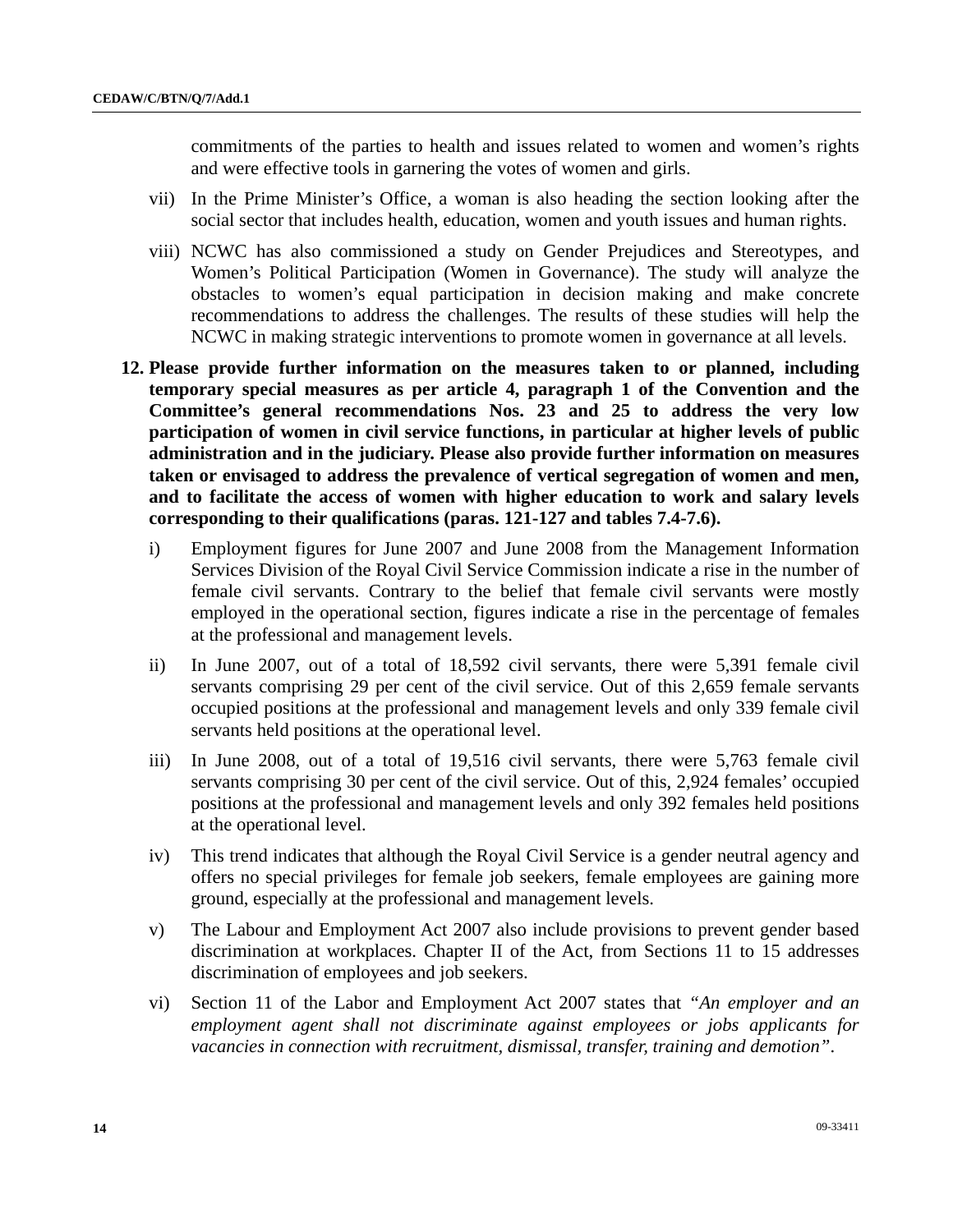- vii) Section 12 of the Act states that *"An employer shall not discriminate against an employee with regard to wages and working conditions".*
- viii) Section 13 of the Act ensures equal pay for equal work, *"Discrimination regarding pay conditions takes place in the case of failure to give equal pay for equal work or work of equal value".*
- ix) Violators of these sections are liable to pay a fine of a minimum of one year's wage to a maximum of three years wage.
- x) The Department of Labor has conducted several workshops around the country to create awareness of the Act throughout the country.

#### **Stereotypes and education**

- **13. According to para. 85 of the report, the Royal Government of Bhutan will work towards eliminating existing negative images of women through the mass media and review school curricula and school books. Please elaborate on any concrete measures taken or envisaged to that effect and indicate whether any other measures have been taken to eliminate stereotypes and cultural patterns that discriminate against women.** 
	- i) Reforms in the school curricula for Math, Dzongkha and English have already been engendered.
	- ii) With regard to mass media, the current situation in Bhutan is very conducive for promoting the image of women. The Bhutan Broadcasting Services and Kuzoo FM are both headed by women who have a keen interest in elevating the profile of women in Bhutanese society. NCWC is currently working with Kuzoo FM to develop programs on women's rights and women's issues.
	- iii) KUZOO also invites experts from NCWC and RENEW to sit on their shows to talk about CEDAW and RENEW programs and facilities.
	- iv) Although these programs are made and broadcast by KUZOO FM, the station hopes to receive financial and technical support from UNICEF and NCWC in the near future so that it is able to play a more comprehensive role in eliminating stereotypes and discrimination against women.
	- v) BBS programs on women and women's issues are intended to not only educate viewers and listeners on women's rights and health, but also to remove gender stereotypes in the work place.

## **14. Please indicate information on whether any targeted measures have been undertaken or are envisaged to address the gender gap in favor of the boys in the enrolment in primary schools in the four Dzongkhags, as identified in para. 188 of the report.**

i) The Ministry of Education has recently commissioned a study on access to education. The study is intended to address gaps in enrolment in primary figures and device mechanisms to improve such gaps.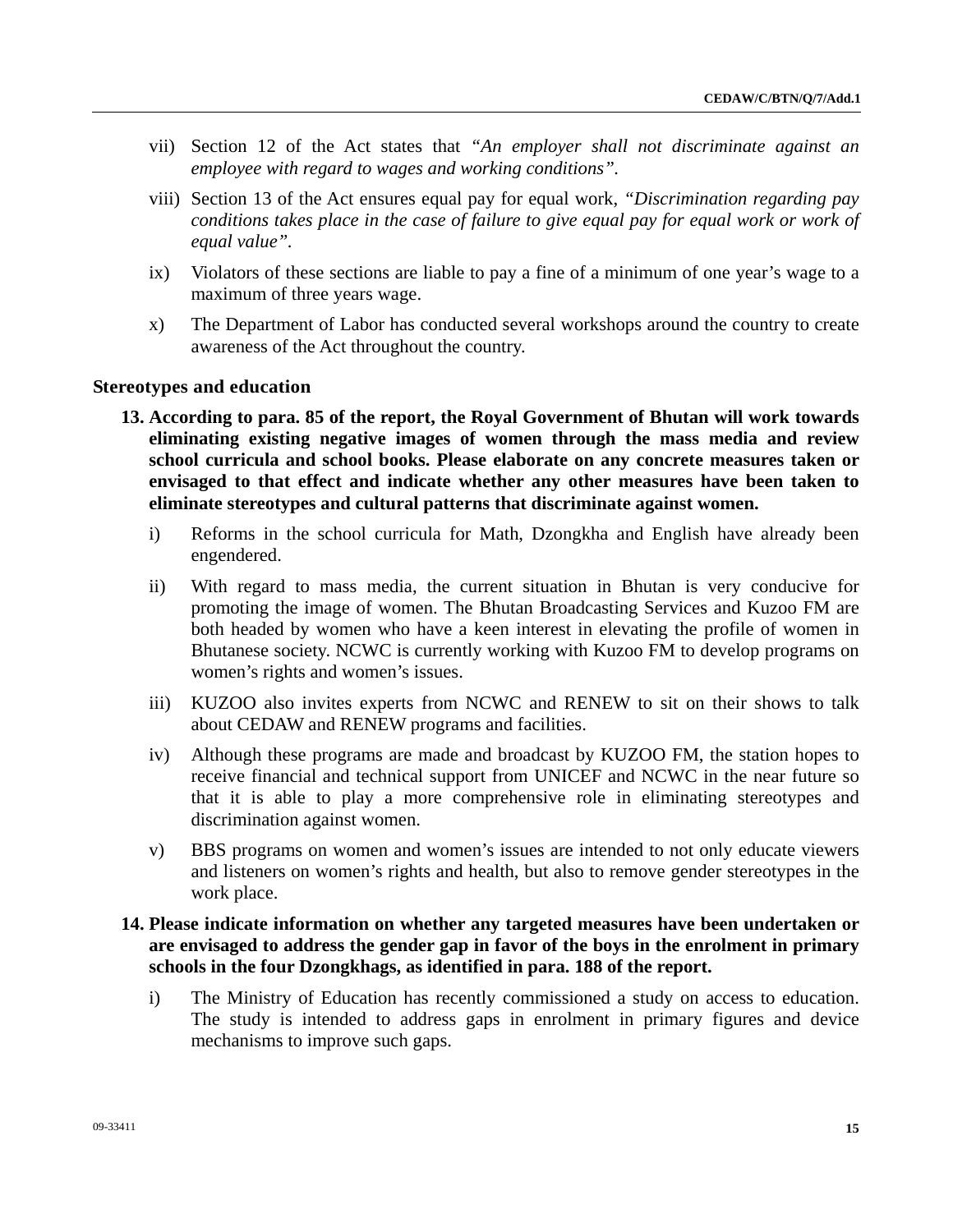- ii) The Indicative Net Primary Enrolment Ratio and the Gross Primary Enrolment Ratio per Dzongkhag for 2008 indicate improvements in the ratio of girls to boys enrollment. The Gender Parity Index (GPI) is the ratio of girls to boys enrolment. If the index is between 0.97 and 1.03, it is considered to be parity or equal representation of both sexes. However, if it is higher or lower, one of the sexes is underrepresented. The Net Enrolment GPI figures for Lhuntse (0.95 in 2006, 0.99 in 2008); Trashigang (0.0.90 in 2006, 0.99 in 2008); Trashiyangtse (0.95 in 2006, 1.00 in 2008) and Samdrupjongkher (0.94 in 2006, 0.95 in 2008) all show increases in the enrolment of girls. Figures for Lhuntse, Trashigang and Trashiyangtse indicate equal enrolment of girls and boys in 2008. Table annexed.
- **15. Please provide information on measures undertaken, or envisaged, in particular under the pilot Continuing Education Program 2006, to improve the achievements of girls as from class IX and to address the gender gap as well as the higher dropout rates of girls from that grade onwards as an effort to give girls equal access to higher secondary education (paras. 229-231). Please also indicate whether any research will be undertaken on the causes of the girls' higher dropout rates (para. 237).** 
	- i) In 2006 the Ministry of Education started a pilot Continuing Education Programme at Kelki Private HSS, to offer adults who had to leave school before finishing their secondary education the opportunity to upgrade their qualifications. Presently the programme offers 2 year courses for completion of classes X and XII. Since most of the participants are in-service people, the classes are conducted in the evenings and on the weekends. In 2007 and 2008 the programme expanded to more schools in Paro and Chhukha. The programme has been found to be very popular, especially at classes XI and XII. The number of women enrolling in these programs is increasing every year. In 2008, out of 577 students, 311 were women; 12 in class IX, 33 in class X, 171 in class XI and 95 in class XII (See Annex Table 5).
	- ii) The Ministry of Education is also conducting a comprehensive study on Girls Enrolment at Higher Secondary levels to find out the reasons for the low participation of girls at Higher Secondary levels. Based on the recommendations of the study, the Ministry will devise appropriate interventions to encourage greater enrolment of girls at the Higher Secondary level.
- **16. Please provide further information on concrete measures taken, or envisaged, to increase the number of women who complete the higher secondary school to continue their studies and enroll in institutions offering tertiary education, and also accomplish such studies, as recommended by the Committee in its previous concluding observation (para. 154 and table 10.10).** 
	- i) Maintaining the number of girls in tertiary institutions still remains a big challenge for the Royal Government. As highlighted in paragraph 69, the Ministry of Education is conducting a comprehensive study on Girls Enrolment at Higher Secondary levels to find out the reasons for the low participation of girls at Higher Secondary levels. It is expected that appropriate interventions to enhance girls enrollment at Higher Secondary levels will automatically lead to more girls enrolling in tertiary institutions.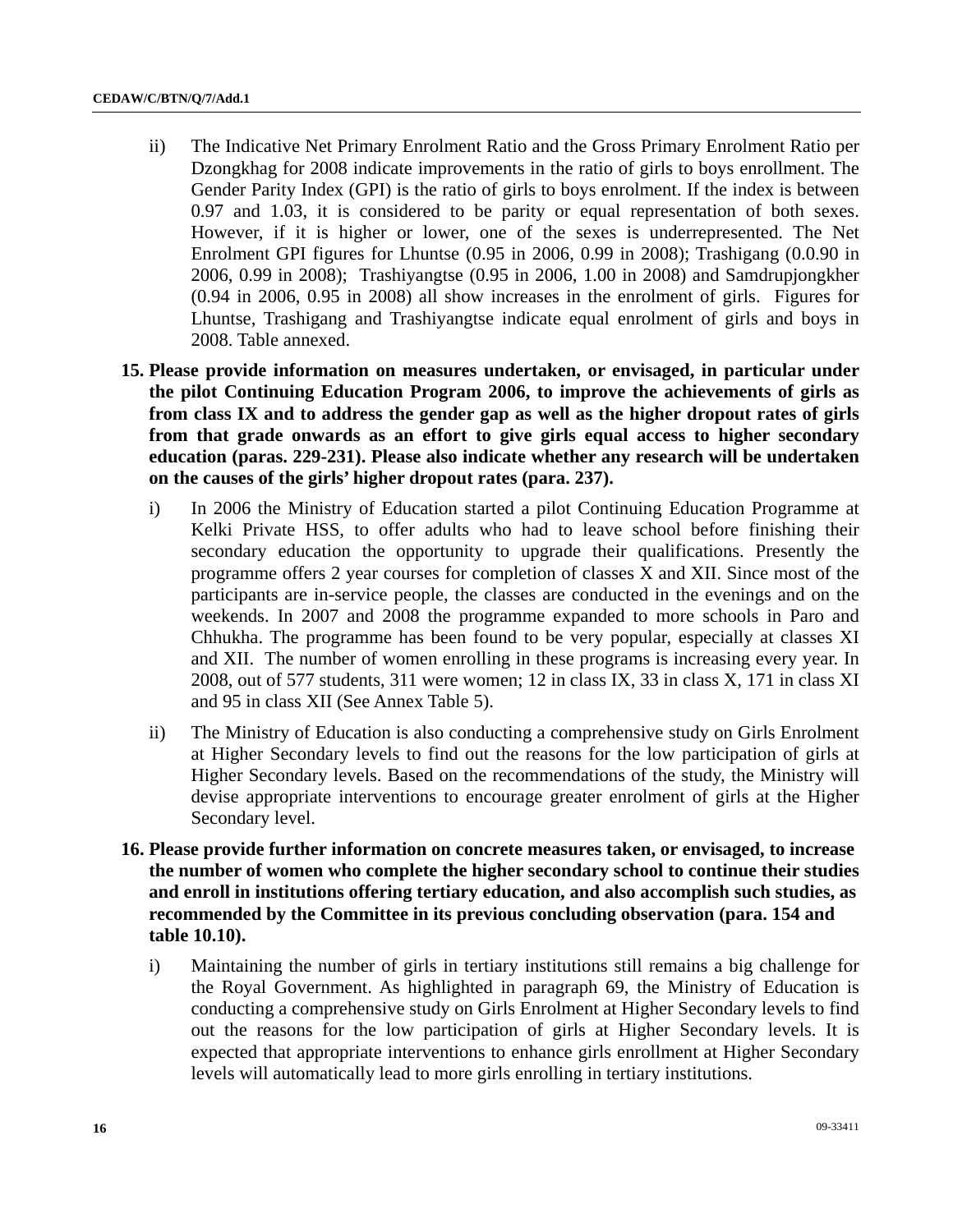ii) Each year the government provides scholarships for class XII graduates to study various professional courses abroad. These slots are limited and merit-based. Several funding sources like the Government of India also provide undergraduate scholarships. The number of Bhutanese students studying abroad through private funding has also increased and the number of girls studying abroad through private funding is much higher than the number of boys. However, the number of females receiving scholarships is much lower than the number of boys as maintaining the number of girls in tertiary institutions (at the same level as in class X) still remains a major challenge for the Royal Government.

#### **Nationality and citizenship**

- **17. Please provide information on any amendments made or planned in respect of citizenship and nationality laws to bring them in conformity with article 9 of the Convention, as recommended by the Committee in its previous Concluding Observations, which focus on changes required to grant women equal rights with men with respect to the nationality of their children.** 
	- i) It may be mentioned that Article 6 of the Constitution deals entirely with citizenship. Section 3 of Article 6 provides clear criteria for acquisition of citizenship through naturalization. Further Article 9 of the Constitution includes specific provisions to safeguard the rights of children and women.

#### **Employment and reconciliation of work and family life**

- **18. Please elaborate on the provisions on punishment for acts of gender-based discrimination in the new 2007 Labor and Employment Act of Bhutan, and indicate whether they have already been applied, and if so, with what effect.** 
	- i) The Labor and Employment Act 2007 include the following provisions to punish acts on gender-based discrimination at workplaces.
		- Chapters II of the Act, from Sections 11 to 15 address the discrimination of employees and job seekers.
		- Section 11:

 *"An employer and an employment agent shall not discriminate against employees or jobs applicants for vacancies in connection with recruitment, dismissal, transfer, training and demotion"*.

• Section 12:

 *"An employer shall not discriminate against an employee with regard to wages and working conditions".* 

• Section 13:

 *"Discrimination regarding pay conditions takes place in the case of failure to give equal pay for equal work or work of equal value".*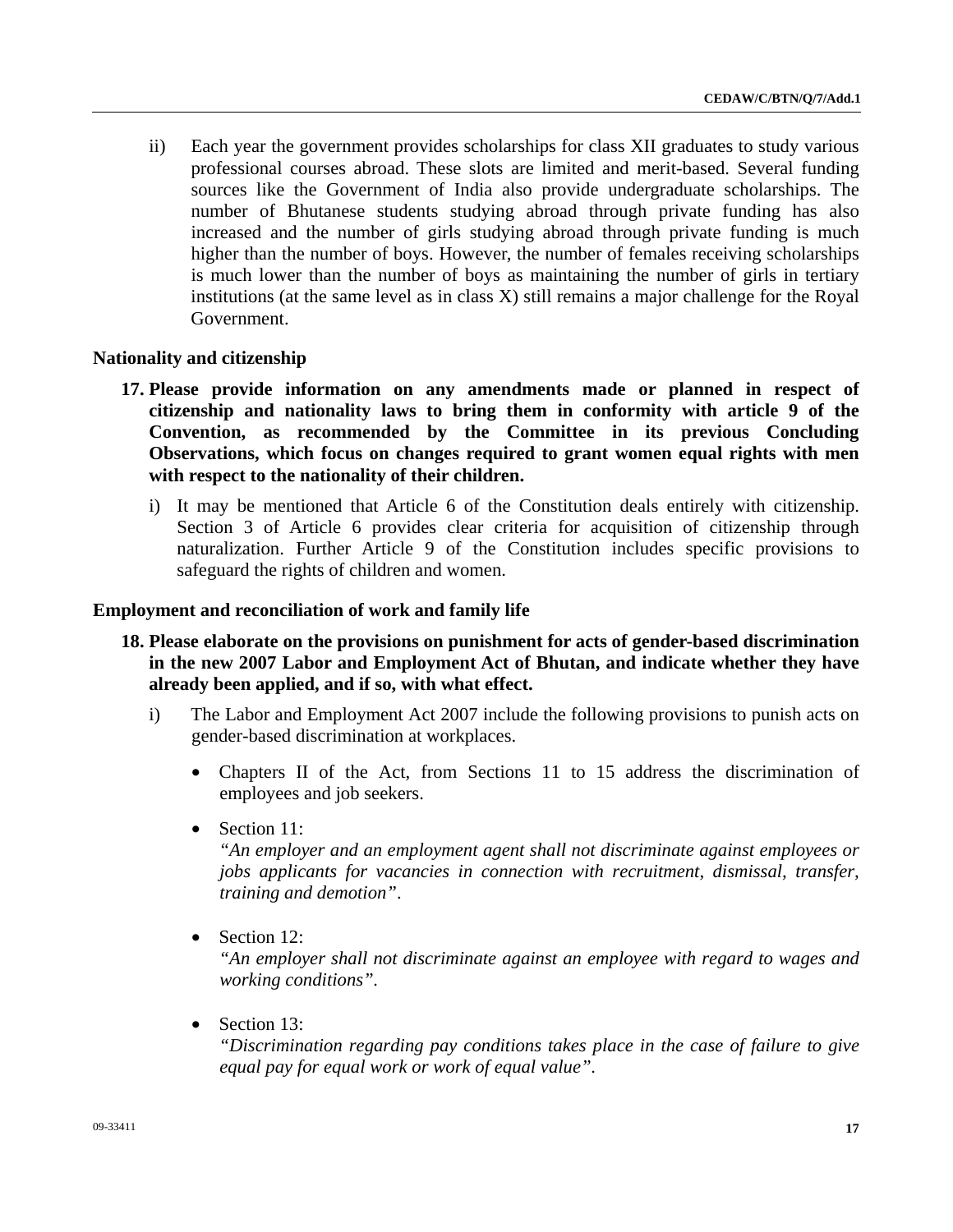- ii) Those who violate these sections of the Act are liable to pay a fine of a minimum of one year to a maximum of three years of the daily minimum National Wage Rate.
- iii) As per the record of complaints received by the Department of Labor (DoL), no complaints on gender discrimination in the work place have been received so far.
- **19. Please provide information on any measures taken, or envisaged, to address the higher unemployment and stereotypical attitude of employers towards women as employees that were revealed by the National Labor Force survey and referred to in para. 261 of the report.** 
	- i) No concrete measures have been taken to address this issue so far.
- **20. The report states that sexual harassment is prohibited under the 2007 Labor and Employment Act of Bhutan and that it is also defined as a crime under the Penal Code (paras. 297 and 301). Please indicate whether these provisions have been applied, and if so, with what effect, and whether these provisions have brought any changes to the attitude towards sexual harassment.** 
	- i) Chapter II, Section 16 to 20 of the Labor and Employment Act, 2007 addresses sexual harassment.
		- Section 16:

*"An employer shall not sexually harass: a. a person seeking employment with that employer; or b. an employee of that employer".*

• Section 17:

*"An employee shall not sexually harass: a. another person employed by his or her employer; b. his or her employer; or c. a person seeking employment with his or her employer".*

• Section 18:

"*For the purpose of section 16, 17 and 19, sexual harassment includes: a. making unwelcome sexual advances or an unwelcome request for sexual favours to the other person; or b. engaging in any other unwelcome conduct of a sexual nature in relation to the other person"* 

Section 19:

"*In section 16 to 18 "conduct of a sexual nature" includes: a. subjecting a person to any act of physical intimacy; b. making any oral or written remark or statement with sexual connotations to a person or about an in his or her presence; or c. making any gesture, action or comment of a sexual nature in a person's presence".* 

• Section 20:

"*A person who contravenes section 16 to 19 shall be guilty of an offence which shall be a petty misdemeanor. In addition, the court may impose fine at the rate of the Daily Minimum National Wage Rate to a maximum of 3000 days in accordance to the severity of the offence".*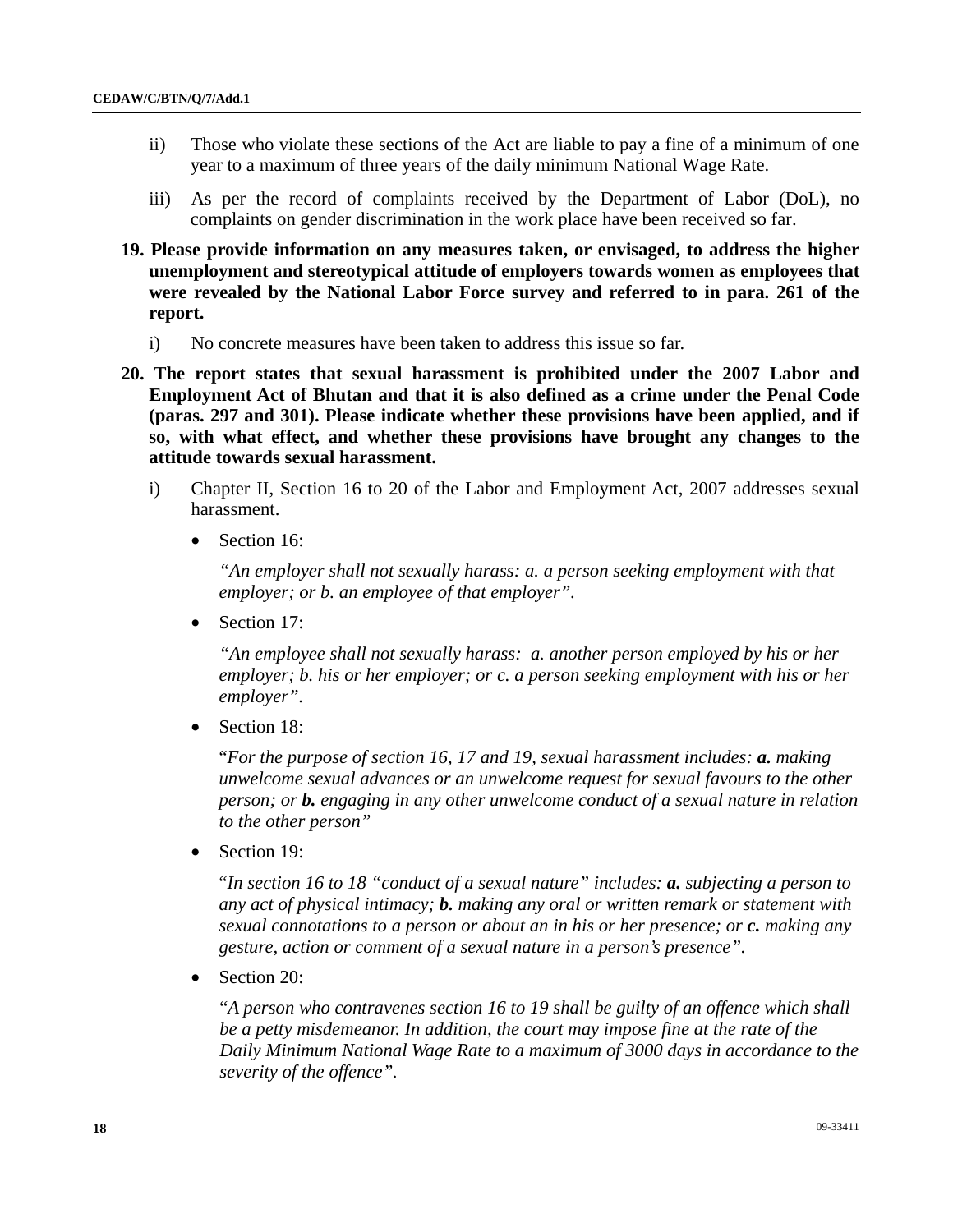- ii) So far, the Department of Labor has received one complaint related to sexual harassment in the work place.
- **21. Please clarify whether women who work in the private sector enjoy the same rights regarding maternity leave and access to family benefits as those working in the public sector. If this is not the case, please provide further information on the differences in their access to such services (paras. 307-313).** 
	- i) The Labor and Employment Act 2007 ensures that women in the private sector enjoy all the rights regarding maternity leave and access to family benefits as those working in the public sector who are governed by the Bhutan Civil Service Rules and Regulations.

## **Health**

- **22. Please provide information on HIV/AIDs prevalence among women and mother to child infection. Please also provide information on the measures taken or envisaged to provide information on sexually transmitted diseases and on means to avoid such transmittance, including for vulnerable groups of women (para. 96).** 
	- i) The HIV/AIDS epidemic in Bhutan is still in its early stages. However, the continuing spread of the HIV/AIDS can present serous obstacles to the nation's development if timely and effective responses are not put in place. The first case of HIV infection in Bhutan was reported in 1993. 35 new cases of HIV/AIDS were detected in 2007, raising the total burden to 140.
	- ii) Bhutan features among the low HIV/AIDS prevalence states (0.2 per cent) and exhibits a generalized epidemic pattern. The most common route of transmission is the heterosexual route (87%) followed by mother-to-child transmission (10%) and intravenous drug use (2%).
	- iii) HIV infection has been reported in all groups. However, more than 30 per cent of the cases fall below the age of 25 years. Among them more than 80 per cent are females. This includes 11 minors infected from mother-to-child.
	- iv) Bhutan's HIV/AIDS prevention receives priority from the highest level. The commitment and concern of the Government is reflected in the Royal Decree on HIV/AIDS issued by His Majesty the King of Bhutan in May 2004. The decree calls for a concerted effort by all Bhutanese towards HIV prevention along with providing support and care and protecting the legitimate rights of HIV/AIDS patients.
	- v) Her Majesty the Queen Mother Ashi Sangay Choden Wangchuck in her role as UNFPA Goodwill Ambassador has been instrumental in attaining support and giving visibility to adolescent reproductive and sexual health issues including teenage pregnancy, STIs and HIV/AIDs. The strong leadership provided by Her Majesty Ashi Sangay Choden Wangchuck in HIV/AIDS prevention has resulted in an increase in the level of public awareness, especially among young people and the rural population.
	- vi) While the commitment to HIV prevention is high there are several factors fuelling HIV transmission in Bhutan. These factors include a significantly young population, existence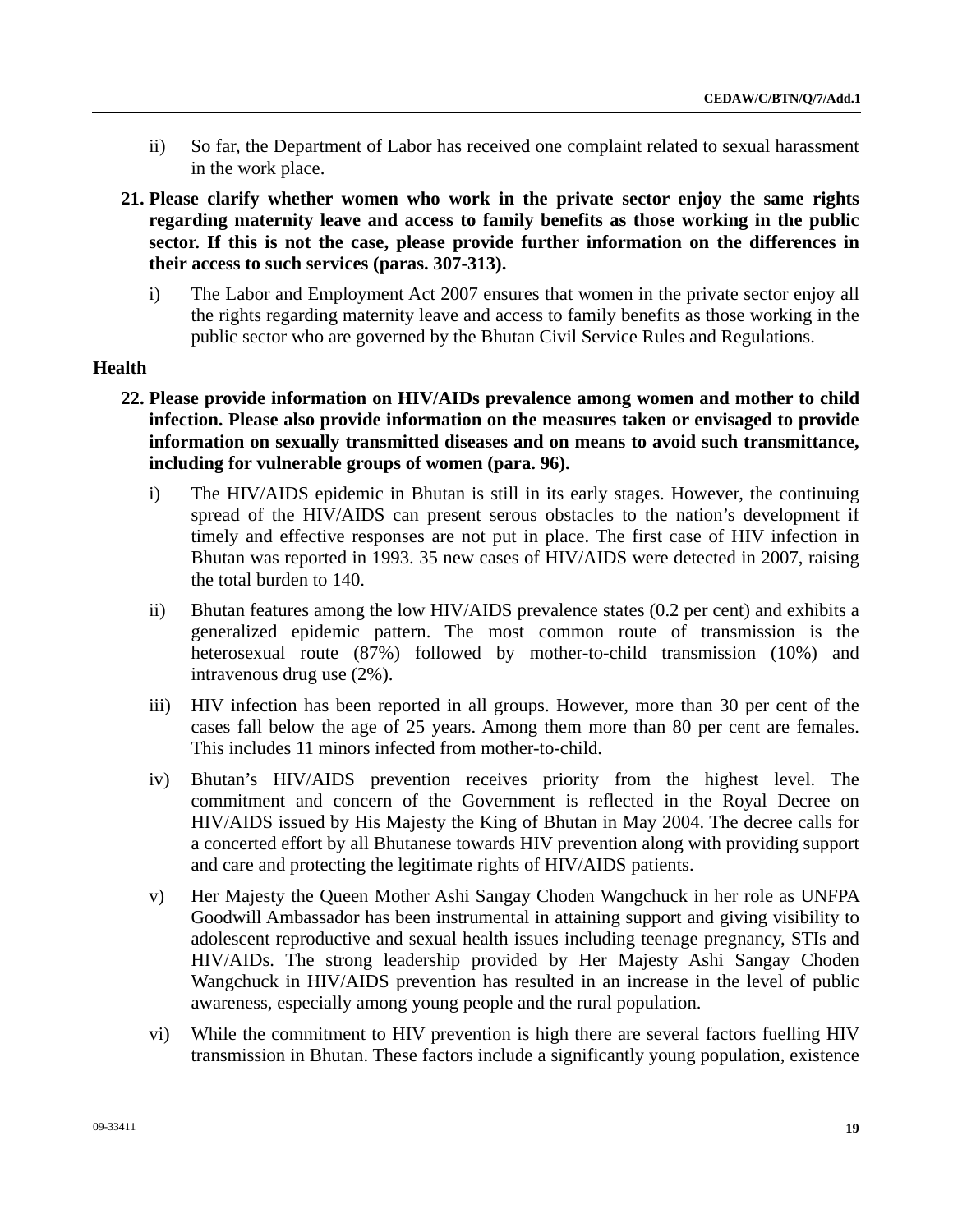of high rates of HIV. A highly mobile population both within and outside the country, high rates of unprotected casual sex, and the emerging problems of drug use.

- vii) The Ministry of health has initiated a national Monitoring and Evaluation Framework.
- viii) Screening of HIV and other sexually transmitted diseases through the Mother and Child Health Program and the Pubic Health Laboratory are regular activities.
- ix) Multi-Sectoral Task Forces (MSTF), Chaired by the Dzongdags have been established in all the 20 Dzongkhags. Many block level Task Forces are also being set up. MSTFs are primarily working on HIV/AIDS awareness and prevention activities in the rural areas.
- x) The Ministry of Health has piloted Health Information Centers in the urban areas of Thimphu and Phuentsholing to provide effective prevention, counseling and treatment services to those who are reluctant to use the services provided to the general population.
- **23. Please provide information on measures taken to reduce teenage pregnancy as well as to improve the level of information concerning sexual and reproductive health among adolescents.** 
	- i) To enhance young people's awareness in reproductive health and family planning both in individuals and advocates, reproductive health has long been a part of the school curriculum in the middle and higher secondary schools in Bhutan.
	- ii) Counseling services through the life skills services, with a focus on the prevention of HIV/AIDs, teenage pregnancy, sexual harassment and drug abuse, were initiated in all middle and higher secondary schools of the nation in 2002.
	- iii) The Comprehensive School Health Program (CSHP) was initiated in 1999. The main objectives of the CSHP are to encourage health promotional activities and to develop programs and activities for youth that can address adolescent reproductive health.
	- iv) School-based Parent's Education and Awareness (SPEA) program on youth and adolescent issues is now implemented in seven Dzongkhags. The main objective of the SPEA program is to raise parental awareness and knowledge on adolescent and youth issues such as teenage pregnancy.
	- v) The Youth Information Center was established in 2000 with the objective of increasing awareness on existing and emerging youth issues in an environment where youth can interact with their peers. Opportunities are presented where youth and adults can address health issues. Confidential counseling services are also provided.
	- vi) The majority of the programs target the in-school population. The out-of-school population still remains hard to reach but there is strong acceptance amongst policy makers that this group is more at risk than school-going adolescents. The MSTFs in the 20 Dzongkhags have played a pivotal role in filling this gap and addressing adolescent health issues amongst the out-of-school youth.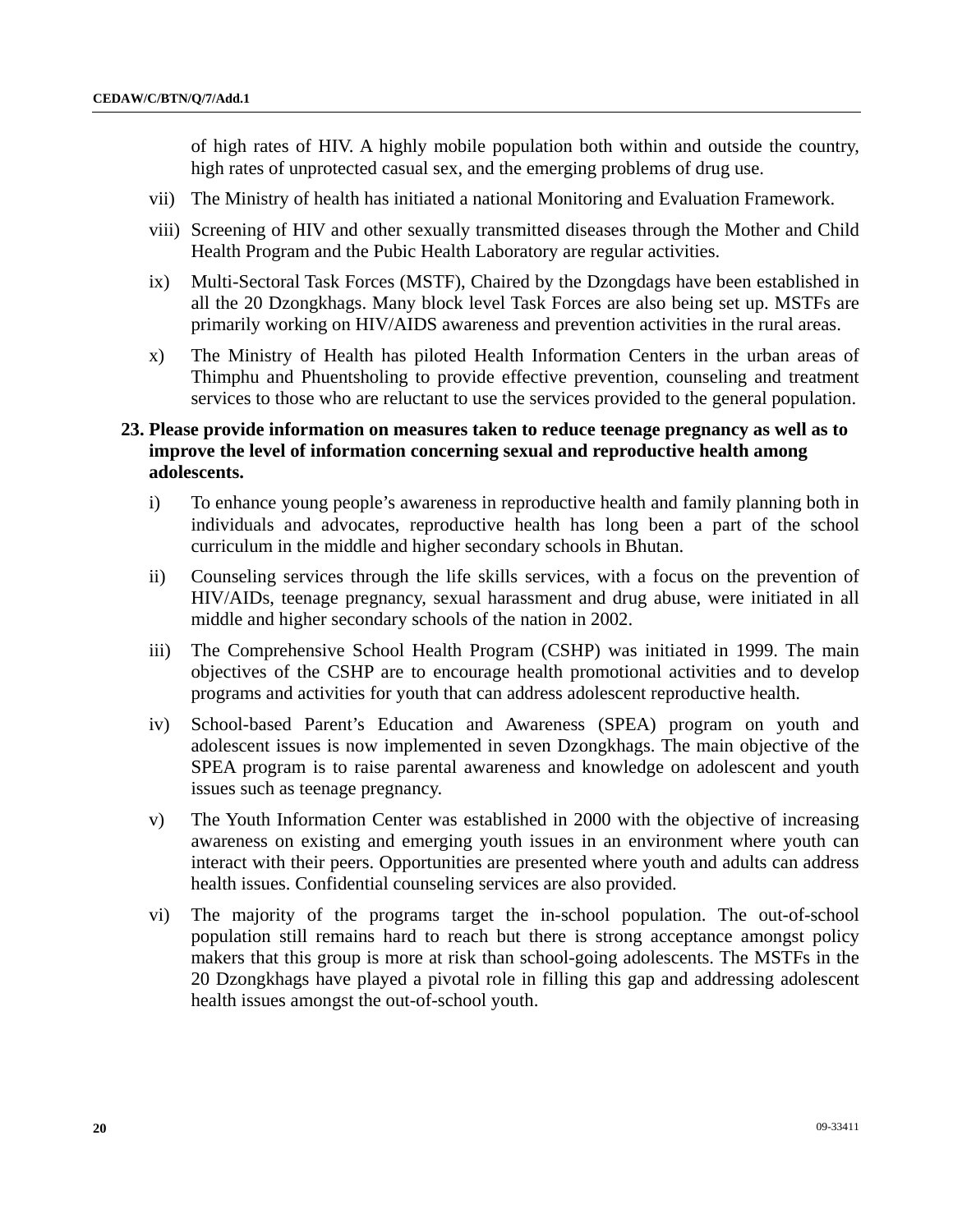**Situation of particular groups of women and girls** 

- **24. The report states that at the time of submission of the report, children were kept in the same facilities as adult detainees, girls with women, but that separate detention facilities for girls and boys would be established in 2007 in Thimphu. Please indicate whether separate centers have now been opened. Please provide information as to whether any facility similar to the Youth Development and Rehabilitation Centre for boys has been opened for girls convicted of having committed a crime and on the educational and rehabilitation activities offered to girls placed in that institute (paras. 27 and 48). Please also provide information on the number of girls serving sentences at the moment and if there is a special centre for girls as referred to above, indicate where these girls are placed and provide information on their access to education.** 
	- i) Separate detention centers for boys and girls have now been opened in Thimphu. Besides, the Women and Child Protection Unit of the Royal Bhutan Police also looks after women and child offenders and victims by providing counseling services and referrals to counseling etc. with NGOs.
	- ii) The pilot WCPU in Thimphu has been very successful and RBP plans to open a similar unit in Phuentsholing.
	- iii) The establishment of a Youth Development and Rehabilitation Center for girls remains a high priority for the Royal Bhutan Police. However, a dearth of funds and trained personnel especially for rehabilitative services has constrained the establishment of such a center so far.

#### **Refugee women**

- **25. The report indicates that the Government of Bhutan and Nepal have reached an agreement on the situation of the persons staying in refuge camps in Nepal, but that since 2003, the deteriorating security situation in Nepal has prevented the resumption of the repatriation work with negative consequences for the situation of refugee women and girls. Please provide information on any plans to reinstate the negotiations with the Nepalese Government and to continue the repatriation work.** 
	- i) With regard to the women in the refugee camps they are beyond the territorial jurisdiction of Bhutan and are currently under the care of the Nepalese government, the UNHCR and other humanitarian agencies. The position of the Royal Government is that the purpose of the bilateral talks that Bhutan has held with Nepal since 1993 is to verify the bonafides of the people in the refuge camps in Nepal. The two governments have agreed there are four categories of people in the refuge camps including non-Bhutanese. Therefore, it is factually incorrect to term all people in the camps as Bhutanese. Bhutan cannot accept a blanket reference to all the people in the camps as being "refugees" from Bhutan.
	- ii) The Royal Government stands fully committed to the bilateral talks to finding a durable solution to the problem of people in the refugee camps in Nepal in keeping with the agreements reached with the Government of Nepal.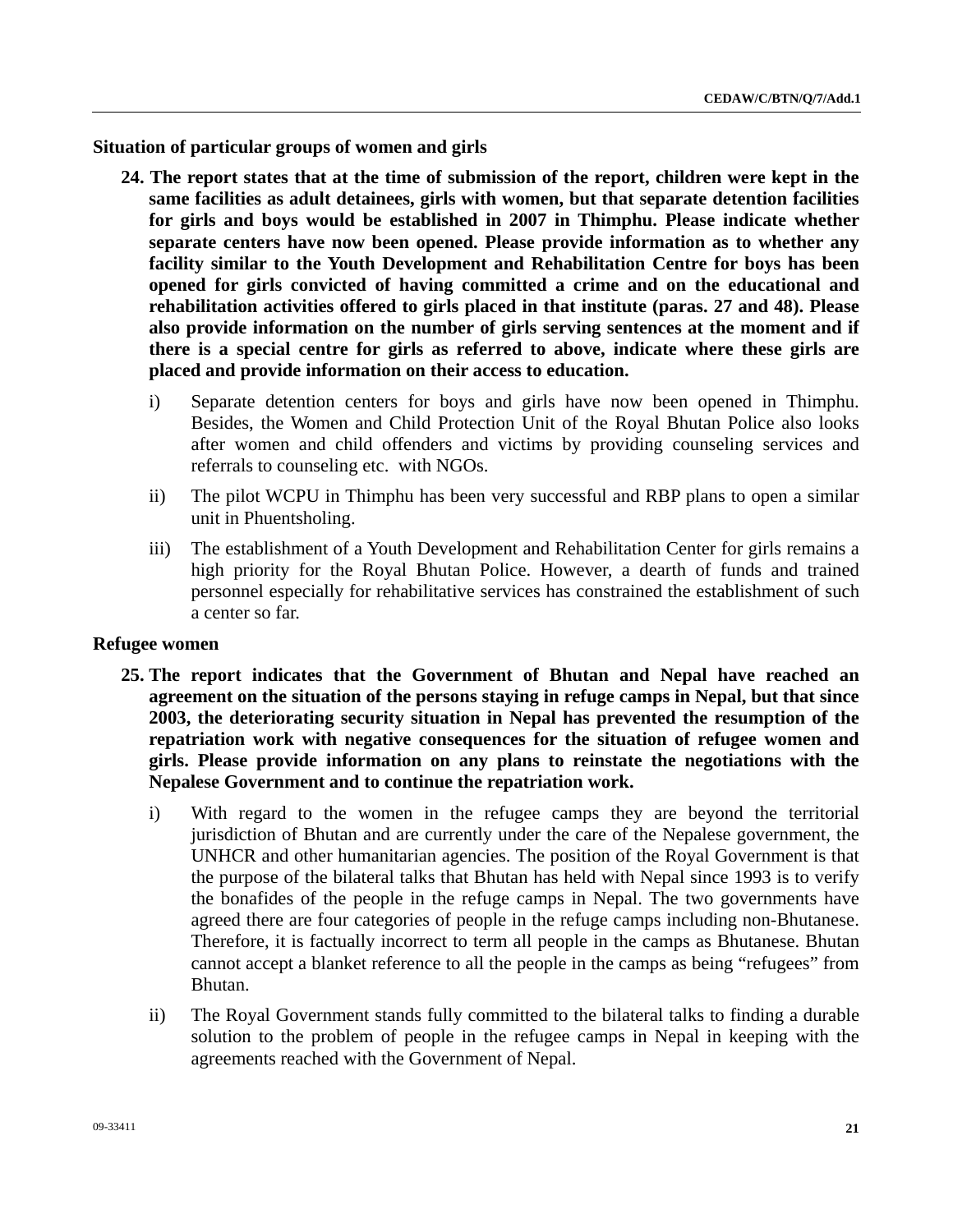iii) Following the elections in Bhutan in March 2008 and with the formation of a new democratically elected government, the Royal Government has indicated its willingness to resume bilateral talks with Nepal. The Prime Minister of Bhutan conveyed this to his Nepalese counterpart when they met during the 15<sup>th</sup> SAARC Summit in Colombo, Sri Lanka, on  $3<sup>rd</sup>$  August 2008. The Bhutanese Prime Minister told his Nepalese counterpart that the Royal Government was looking forward to continue the discussions with Nepal so that the problem could be resolved as quickly as possible. On  $29<sup>th</sup>$  August 2008, the Foreign Ministers of Bhutan and Nepal met on the sidelines of the  $10<sup>th</sup>$  BIMSTEC Ministerial Meeting in New Delhi. Both sides reiterated the need to resume the bilateral process. On 24<sup>th</sup> September 2008, the Prime Minister of Bhutan met with the new Prime Minister of Nepal on the sidelines of the 63<sup>rd</sup> United Nations General Assembly in New York. The two Prime Ministers expressed the readiness of the two governments to resolve the problem at the earliest. On its part, Bhutan is prepared to continue its ongoing bilateral dialogue with Nepal.

#### **Child domestic workers**

- **26. The report refers to a recent report on Assessment of the Protection Factors for Children in Bhutan, according to which most child domestic workers are girls without access to schooling who often work long hours for little pay and are vulnerable to different forms of abuse (para. 303). Please indicate whether the entry into force of the Labor and Employment Act has brought about any changes to this situation and whether any concrete action has been taken or envisaged on the basis of this report to address the situation of these girls.** 
	- i) The Labor and Employment Act 2007 also allows children between the ages of 13 to 17 to work in certain occupations which are yet to be approved by the government. Once these rules on child labor are approved, the Department of Labor will work to ensure that working conditions for child workers is child friendly (receive at least the National Minimum Wage, leave, monitored hours of work etc.).
	- ii) The Department of Labor has also initiated a campaign to make the general public more aware about issues related to child labor.
	- iii) The NCWC recently commissioned a study on child labor in Bhutan. The objective of the study is to determine the sources of child laborers, places and industries employing child laborers, their working conditions and the age breakup. The study is intended to provide the basis of planning policy and legal interventions to protect the rights of these children.

#### **Women with disabilities**

**27. The report notes in para. 391 that increased awareness and support mechanism for disabled women should be created, and that this topic is expected to be covered through the National Plan of Action for Gender. Please provide updated information on this issue and elaborate on the measures undertaken or planned in this regard.**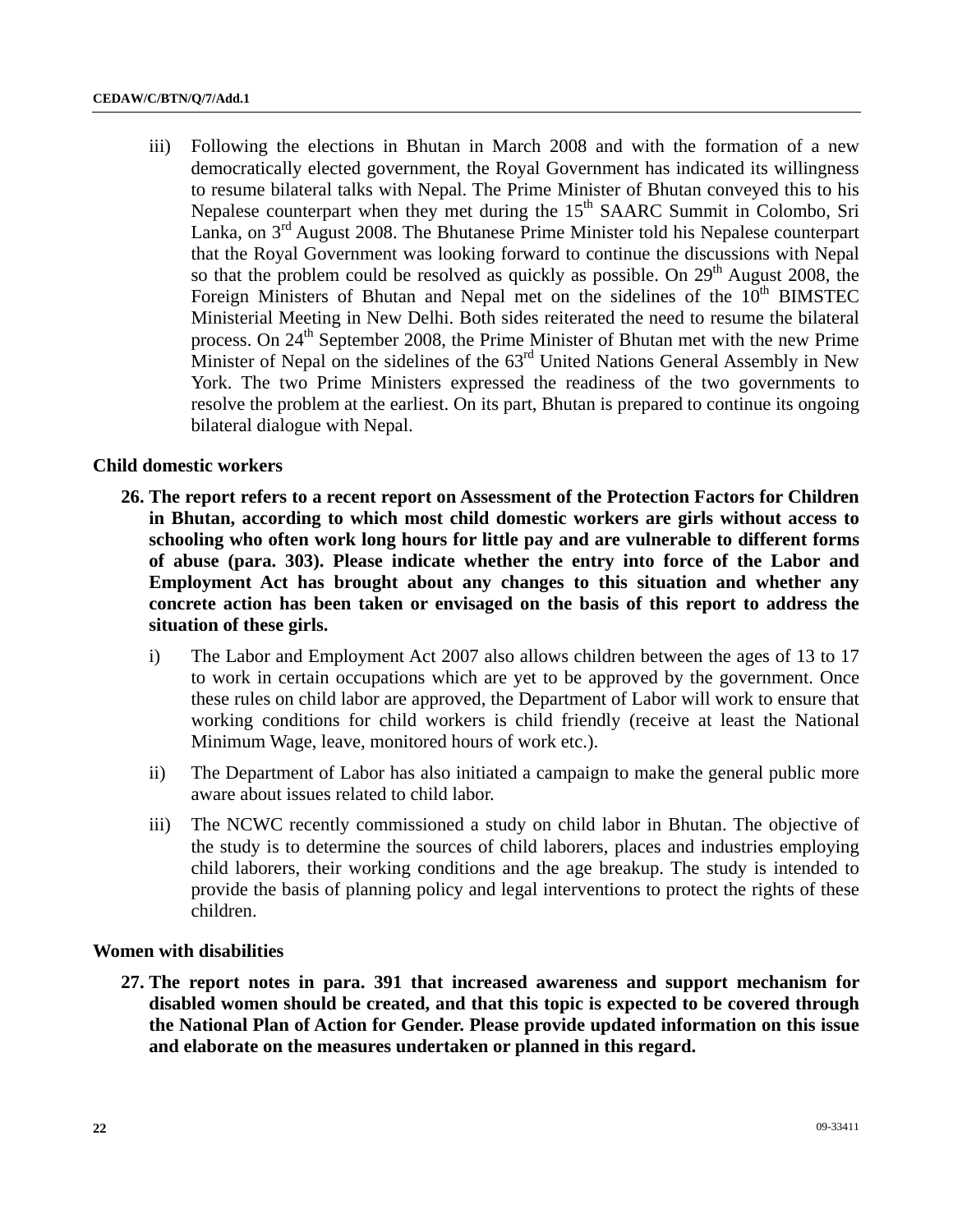- i) Bhutan's constitution provides protection of people with disabilities under Article 9 (22) "The State shall endeavor to provide security in the event of sickness and disability or lack of adequate means of livelihood for reasons beyond one's control."
- ii) Currently, the country's policies regarding disability do not feature specific programs for women with disabilities, nor is there any government or non-government organization that works specifically for women with disabilities. Because no explicit mention of gender disability exists in relevant policy and programmes, there is a critical need for studies describing the situation of women with disabilities and possible gender-related activities that can be mainstreamed into policy.
- iii) The NPAG calls for future studies to focus on gender disparities in disabling conditions and to assess gender differences in the socioeconomic impact of disabilities.
- iv) The NPAG also recommends that future legislation and policies reflect gender concerns and the gender perspective in disability to ensure elimination of any discriminatory acts, thus protecting the rights of the people with disabilities.
- v) As a part of the new special education project, a school for the hearing impaired was opened in Paro in November 2007. 23 hearing-impaired children enrolled in the first batch. The aim of the project is to integrate the hearing-impaired children into the lessons of the non-impaired children in the primary and secondary schools after a transition period in the school of the hearing-impaired children.

## **Rural women**

- **28. Please provide information on the measures taken to improve the visibility of rural women in all sectoral policies and programs and their full access to health, education and vocational training. Please indicate whether there is any social security scheme for the protection of older women and for women in the agricultural sector.** 
	- i) The district development committees (*Dzongkhag Yargye Tshogdu)* and block development committees *(Geog Yargye Tshogdu*) were empowered by the parliament in 2002 to function with independence. These committees prioritize and carry out development work such as building schools, health facilities, roads and communications facilities. Development activities are prioritized at the GYT based on the consensus and recommendations of community meetings or *"Dzomdues".* Women play an active role in these community meetings and there are no constraints to their attendance at these meetings. In fact, women represent as many as 70 per cent of the participants at these meetings.
	- ii) The advent of democracy in the country has also brought about the formation of Women's Groups in the rural areas to campaign for political parties. These groups are also effective agents of change bringing about greater visibility of rural women and further enhancing their participation in developing sectoral plans and polices.
	- iii) To ensure that women are involved in planning and implementing community development projects, the Tenth Plan Guidelines instructed that grass roots be involved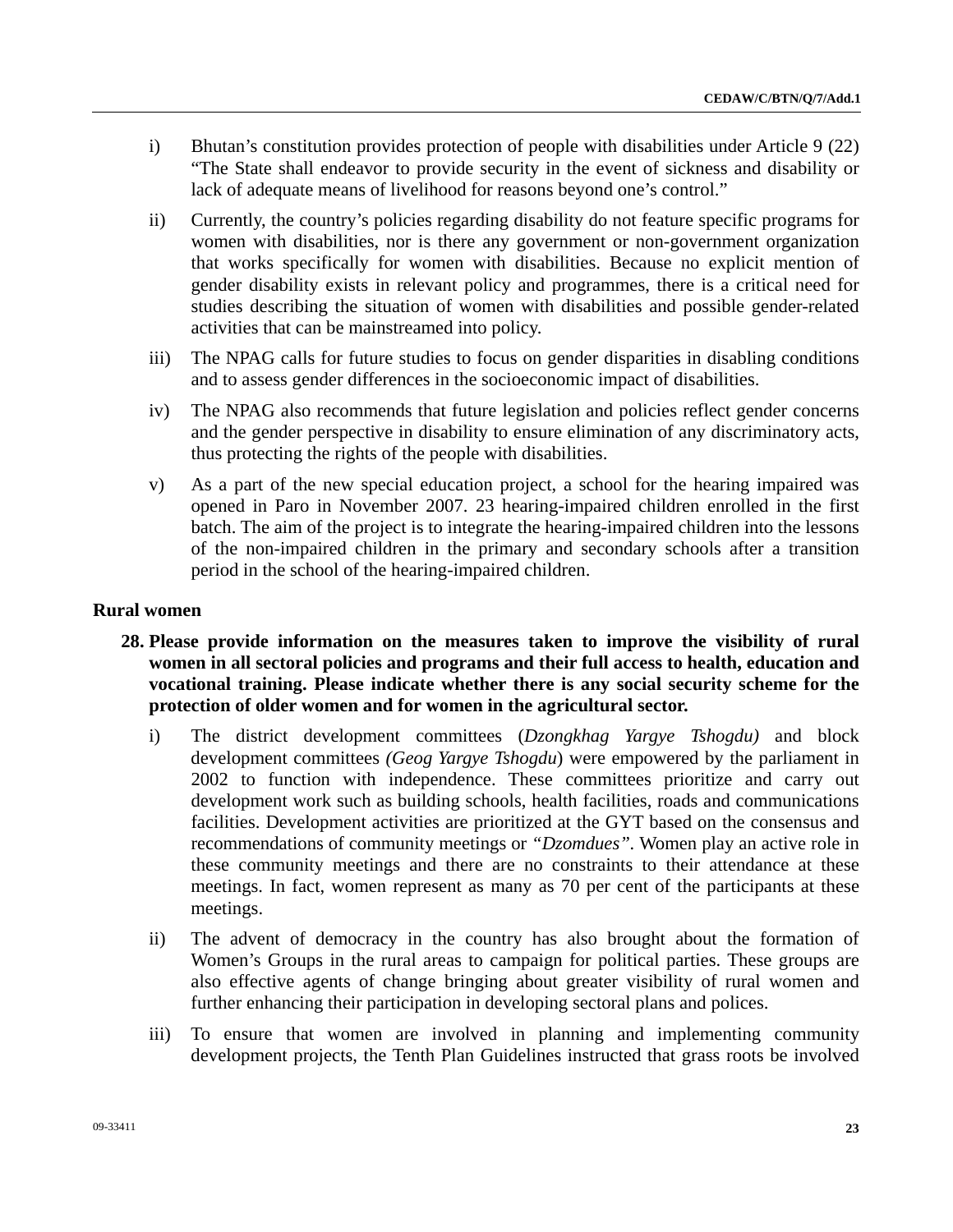at all levels of planning development activities. The Tenth Plan has been prepared through an extensive consultation process with local levels of government and community leaders.

- iv) Other initiatives include: Providing micro-credit services, creating opportunities in agriculture, enhancing capacity in developing planning, and widening the range of social services. Bhutan is also a member of the SEWA initiative through the SAARC Development Fund.
- v) Women are also encouraged to run for office at the community levels (village headperson, etc).
- vi) In terms of Non-Formal Education, figures for 2008 indicate that there are 747 NFE centers in the country. The participation of women both as learners and instructors is greater than the participation of men. In 2008, out of a total of 13,829 students at the NFE centers (both basic and post literary courses), 9,647 were females. Also out of a 736 instructors, 414 were women.

#### **Marriage and family relations**

- **29. The report indicates that, in practice, traditional systems to share inherited property which are informal, flexible and often circumstantial are applied in addition to the Inheritance Act 1980 (para. 399). Please provide further information on these practices and describe the measures that have been taken to ensure that their application is not conducive to de facto discrimination of women.** 
	- i) The Inheritance Act, 1980, makes no restriction on whether a woman can inherit property and reserves equal rights for all children, irrespective of sex and age.
	- ii) Traditional systems still favor inheritance by girls and women and parents tend to look at women as their caretakers when they reach old age.

## **30. The report indicates that although the legal age of marriage is now 18 years for both sexes, underage marriage continues to occur (paras. 465 and 486). Please provide further information on measures taken to prevent and eliminate underage marriages.**

- i) According to the Marriage Act, no person can be forced into a marriage. Women have freedom in making decisions related to their marriage and family. As per the Marriage Act, *Kha* 1-2, "… *a person has the right to marry any other person, irrespective of status, caste, wealth or appearance, provided the persons contracting the marriage thereof have expressly consented to their marriage*." The law gives all women and men the right to marry of their "*own volition without discrimination based on status, caste, wealth and appearance*." (section *Kha* 1-2).
- ii) Technically, according to the Civil and Criminal Procedure Code, even in instances of consensual marriage, sex with a minor can be charged as "statutory rape".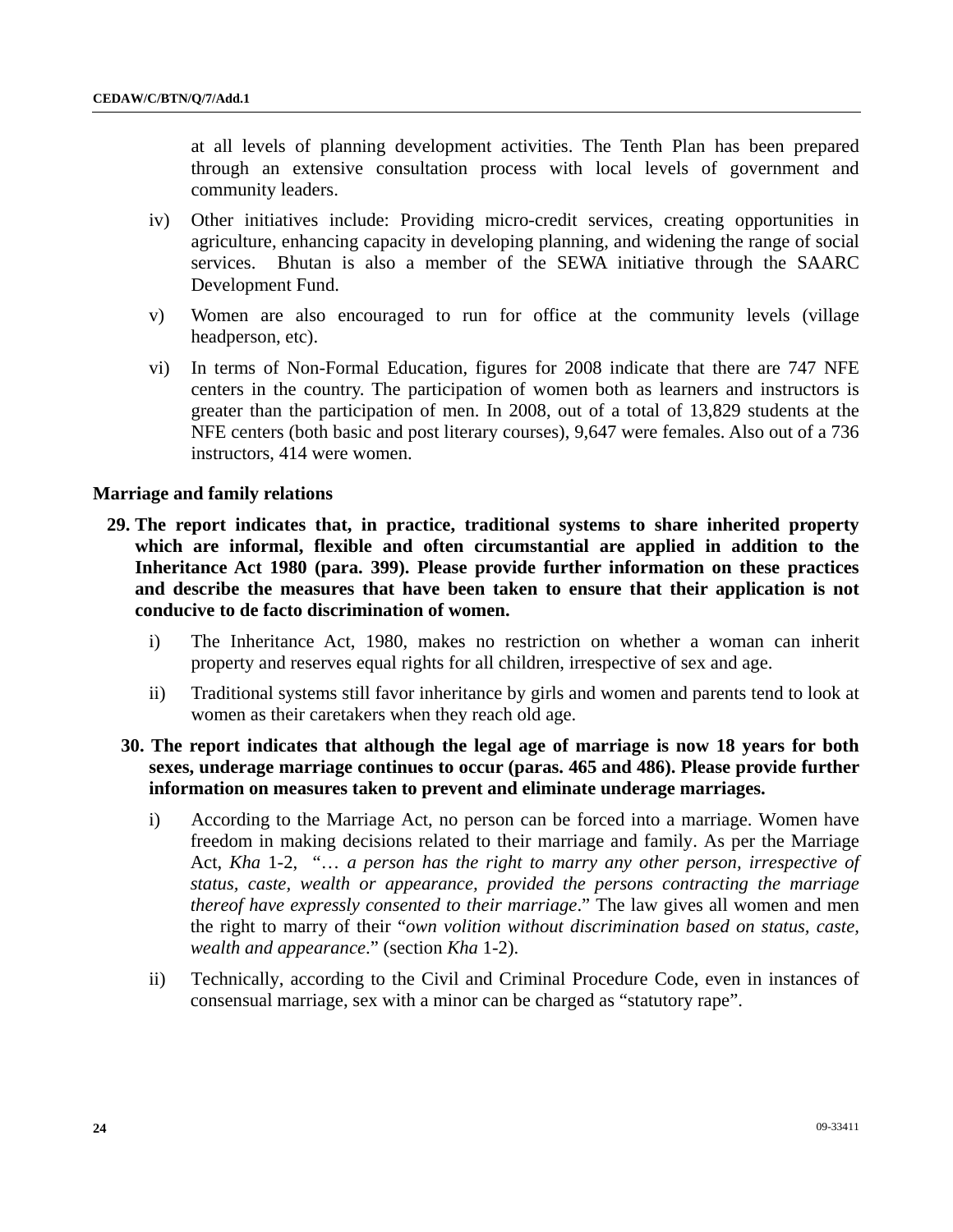## **References**

- 1. Department of Employment and Labour, 2002, *National Labour Force Survey 2001*
- 2. Department of Health Services, Ministry of Health & Education, *Annual Health Bulletin 2008*
- 3. National Commission on Women and Children, *Convention on the Elimination of All Forms of Discrimination Against Women (CEDAW): Report of the Kingdom of Bhutan, Combined Initial through Seventh Periodic Report*
- 4. Department of Planning, Ministry of Finance, Royal Government of Bhutan/UNDP, 2003, *Convention on the Elimination of All Forms of Discrimination Against Women (CEDAW): An Updated Summary of the Report of the Kingdom of Bhutan*
- 5. Department of Planning, Ministry of Finance, Royal Government of Bhutan, 2004, *Poverty Reduction Strategy Paper – A Cover Note to the Ninth Plan Main Document*
- 6. Ministry of Education, *General Statistics 2008, RGoB*
- 7. Ministry of Home Affairs, 2002. *Geog Yargay Tshogchhung Chathrim 2002*
- 8. National Commission for Women and Children, *Bhutan Country Report, Celebrating Beijing plus Ten, the 5th South Asia Regional Ministerial Conference*, May 2005, Islamabad, Pakistan
- 9. Planning Commission, 2007, *National Plan of Action for Gender*
- 10. National Commission for Women & Children, 2005 *Situation Analysis of Children and Women in Bhutan*,
- 11. National Commission for Women & Children, 2004. *Assessment of the Protection Factors for Children in Bhutan*
- 12. Planning Commission Secretariat, 2006, *Guideline to Formulation of Tenth Five Year Plan 2008- 2012*
- 13. RENEW, July 2005, *Focus Group Discussion on Domestic Violence, An Analysis,*
- 14. Royal Government of Bhutan, *Civil and Criminal Procedure Code of Bhutan 2001*
- 15. Royal Government of Bhutan 2003, *People at the Centre of Development, Round Table Meeting report,*
- 16. Royal Government of Bhutan *The Penal Code of Bhutan 2004*
- 17. Royal Government of Bhutan, *The Constitution of the Kingdom of Bhutan, 26 March 2005*
- 18. Royal Government of Bhutan, *Labour and Employment Act of Bhutan 2007*
- 19. RGoB/ UNFPA, 1994-2005, *Implementing the ICPD Programme of Action in Bhutan*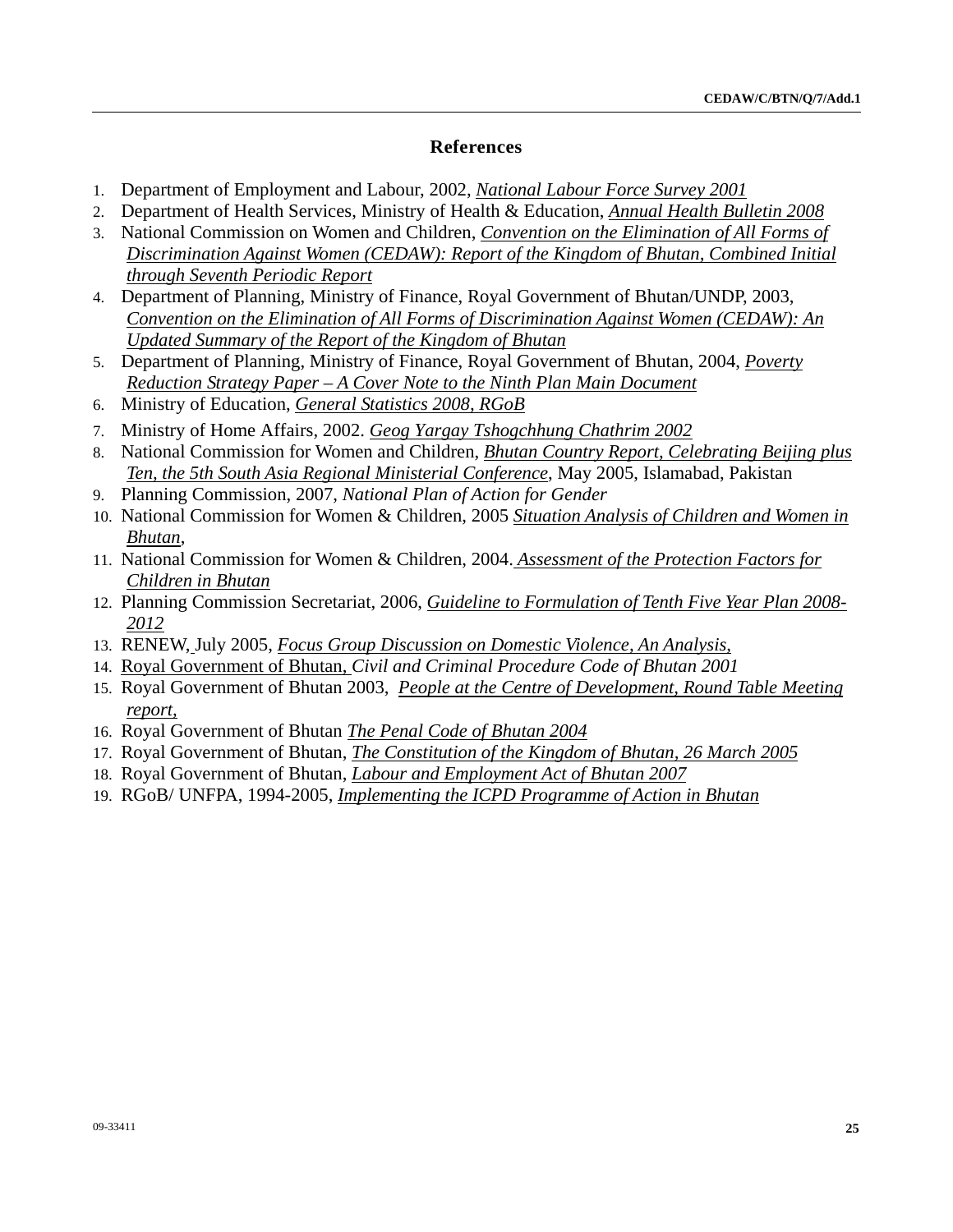### **Annex: Tables**

#### **Table 1: NCWC ORGANOGRAM**



- Asst. Program Officer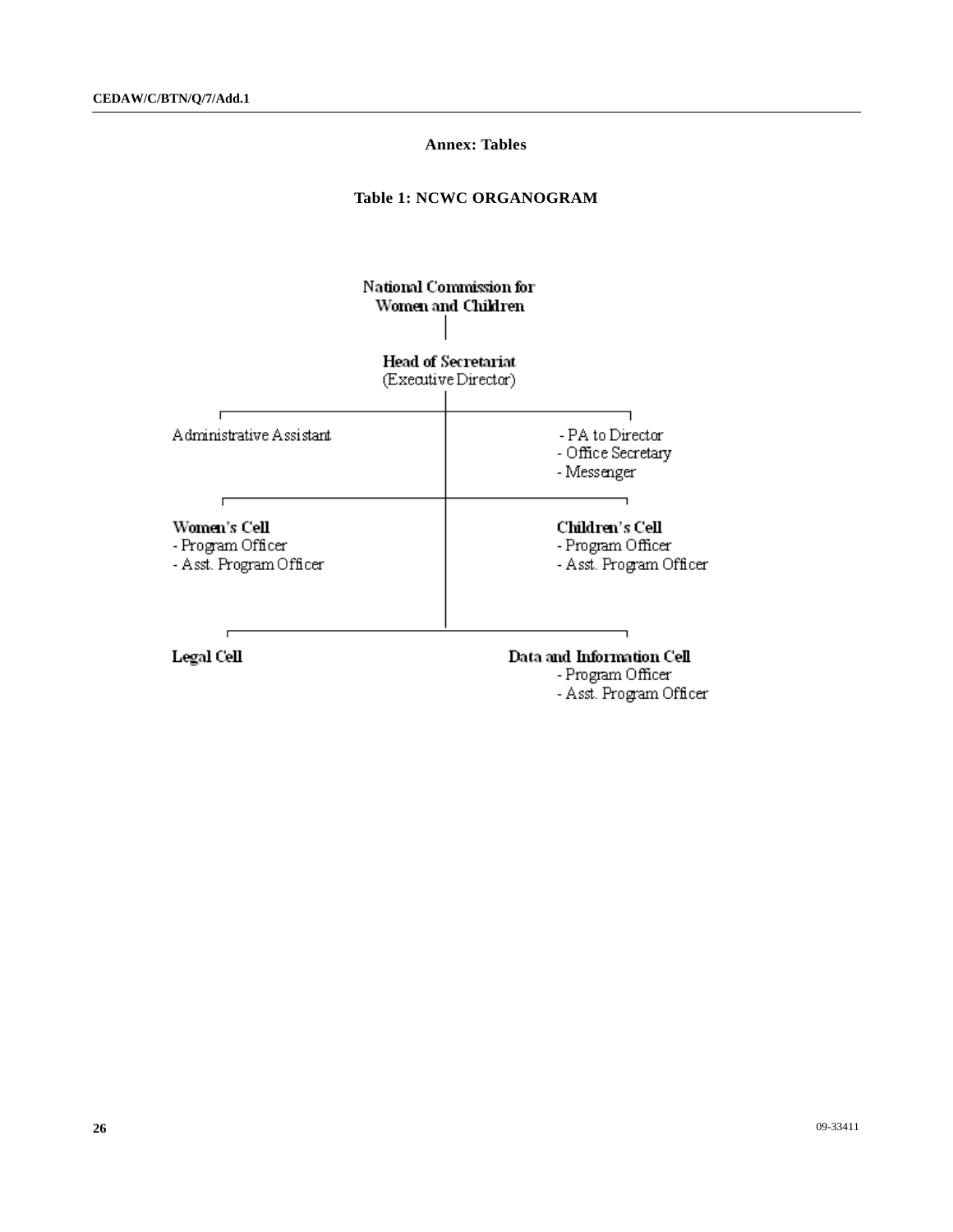|                    |                  | <b>Total</b>                       |                    |
|--------------------|------------------|------------------------------------|--------------------|
| <b>Positions</b>   | $\mathbf{M}$     | $\mathbf F$                        | <b>Grand Total</b> |
|                    |                  | <b>Executive</b>                   |                    |
| Ex1                | 22               | $\overline{2}$                     | 24                 |
| Ex2                | $\overline{25}$  | $\overline{0}$                     | $\overline{25}$    |
| Ex3                | $\overline{129}$ | $\overline{9}$                     | 138                |
| Total              | $\overline{176}$ | $\overline{11}$                    | 187                |
|                    |                  | <b>Specialist</b>                  |                    |
| Es1                | $\mathbf{0}$     | $\mathbf{0}$                       | $\Omega$           |
| Es2                | $\overline{6}$   | $\overline{O}$                     | 6                  |
| Es3                | 36               | $\overline{7}$                     | 43                 |
| Total              | 42               | $\overline{7}$                     | 49                 |
|                    |                  | <b>Professional And Management</b> |                    |
| P <sub>1</sub>     | 370              | 47                                 | 417                |
| $\overline{P2}$    | $\overline{376}$ | 62                                 | 438                |
| P <sub>3</sub>     | 1043             | 193                                | 1236               |
| $\mathbf{P}4$      | 1263             | 484                                | 1747               |
| P <sub>5</sub>     | 3152             | 1873                               | 5025               |
| Total              | 6204             | 2659                               | 8863               |
|                    |                  | <b>Supervisory and Support</b>     |                    |
| S <sub>1</sub>     | 840              | 222                                | 1062               |
| $\overline{S2}$    | 1369             | 428                                | 1797               |
| S <sub>3</sub>     | 1218             | 492                                | 1710               |
| S4                 | 646              | 347                                | 993                |
| $\overline{S5}$    | 1119             | 886                                | 2005               |
| Total              | 5192             | 2375                               | 7567               |
|                    |                  | Operational                        |                    |
| O <sub>1</sub>     | 297              | 200                                | 497                |
| O <sub>2</sub>     | 405              | 110                                | 515                |
| O <sub>3</sub>     | 331              | 19                                 | 350                |
| <b>O4</b>          | 544              | 10                                 | 554                |
| Total              | 1577             | 339                                | 1916               |
|                    |                  |                                    |                    |
| <b>Grand Total</b> | 13,191           | 5,391                              | 18,592             |
| % of female civil  |                  |                                    |                    |
| servants           |                  |                                    | 29%                |

**Table 2: Civil Servants by Position and Gender (30th June, 2007)** 

*Source: Management Information Services Division, Royal Civil Service Commission, June 2007*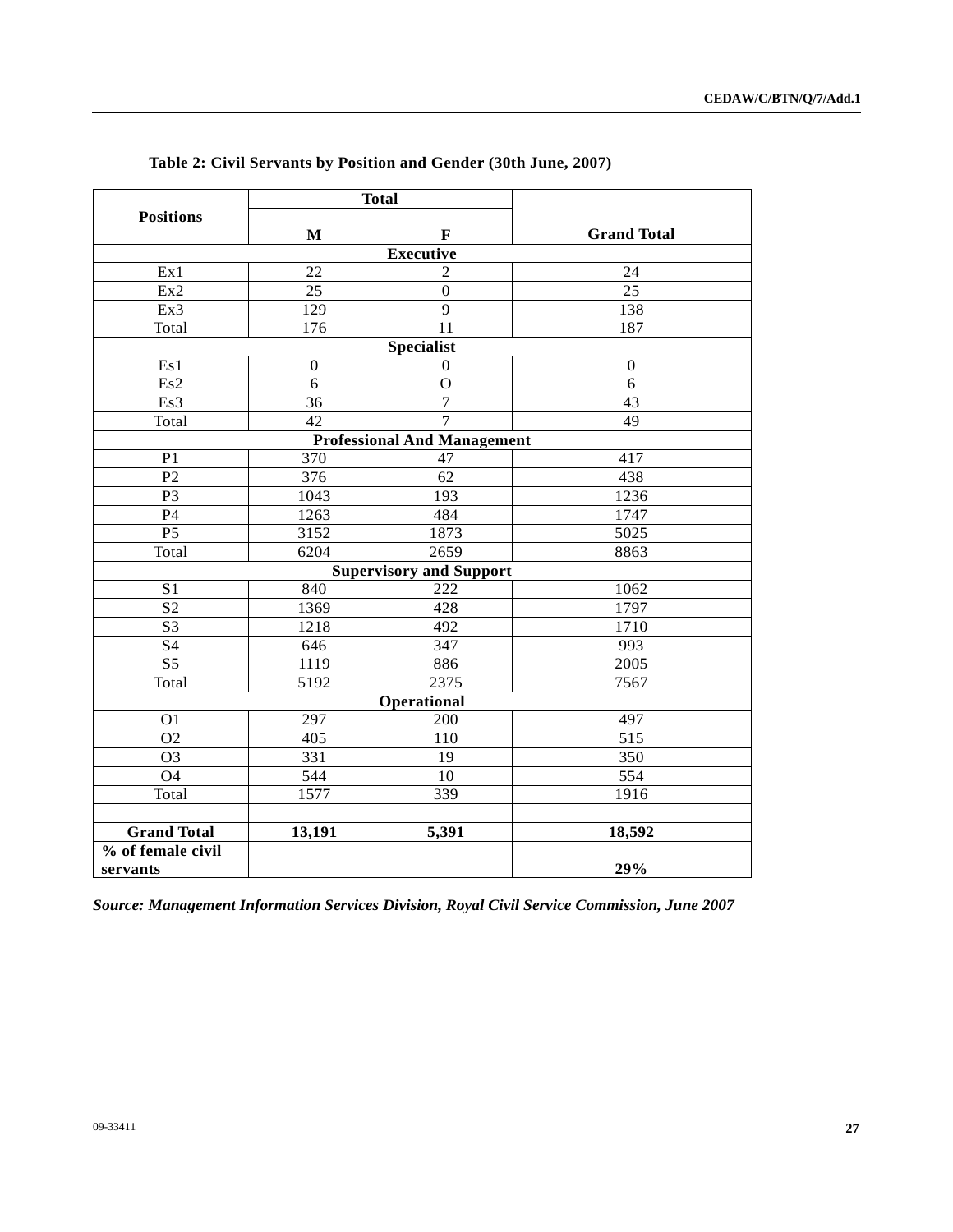|                               | <b>Total</b>     |                                    |                    |
|-------------------------------|------------------|------------------------------------|--------------------|
| <b>Positions</b>              | $\mathbf{M}$     | F                                  | <b>Grand Total</b> |
|                               |                  | <b>Executive</b>                   |                    |
| Ex1                           | 22               | $\overline{2}$                     | 24                 |
| Ex2                           | 25               | $\mathbf{0}$                       | 22                 |
| Ex3                           | 132              | $\overline{8}$                     | 140                |
| Total                         | 176              | 10                                 | 186                |
|                               |                  | <b>Specialist</b>                  |                    |
|                               |                  |                                    |                    |
| Es1                           | $\boldsymbol{0}$ | 0                                  | $\boldsymbol{0}$   |
| Es2                           | $\overline{7}$   | $\overline{0}$                     | $\overline{7}$     |
| Es3                           | 42               | $\overline{7}$                     | 49                 |
| Total                         | 49               | $\overline{7}$                     | 56                 |
|                               |                  | <b>Professional And Management</b> |                    |
| P <sub>1</sub>                | 356              | 39                                 | 395                |
| P <sub>2</sub>                | 366              | 69                                 | 435                |
| P <sub>3</sub>                | 1,244            | 304                                | 1,548              |
| P4                            | 1,364            | 536                                | 1,900              |
| P <sub>5</sub>                | 3,386            | 1,976                              | 5,342              |
| Total                         | 6,716<br>2,924   |                                    | 9,640              |
|                               |                  | <b>Supervisory and Support</b>     |                    |
| S <sub>1</sub>                | 997              | 258                                | 1,062              |
| S <sub>2</sub>                | 1,341            | 535                                | 1,797              |
| S <sub>3</sub>                | 1,220            | 448                                | 1,710              |
| <b>S4</b>                     | 650              | 372                                | 993                |
| $\overline{S5}$               | 1,023            | 817                                | 2,005              |
| Total                         | 5,231            | 2430                               | 7,567              |
|                               |                  | Operational                        |                    |
| O <sub>1</sub>                | 330              | 234                                | 497                |
| O <sub>2</sub>                | 392              | 99                                 | 515                |
| O <sub>3</sub>                | 378              | 36                                 | 350                |
| O <sub>4</sub>                | 481              | 23                                 | 554                |
| Total                         | 1,581            | 392                                | 1,916              |
|                               |                  |                                    |                    |
| <b>Grand Total</b>            | 13,753           | 5,763                              | 19,516             |
| % of female civil<br>servants |                  |                                    | 30%                |

## **Table 3: Civil Servants by Position and Gender (30th June, 2008)**

*Source: Management Information Services Division, Royal Civil Service Commission, June 2008*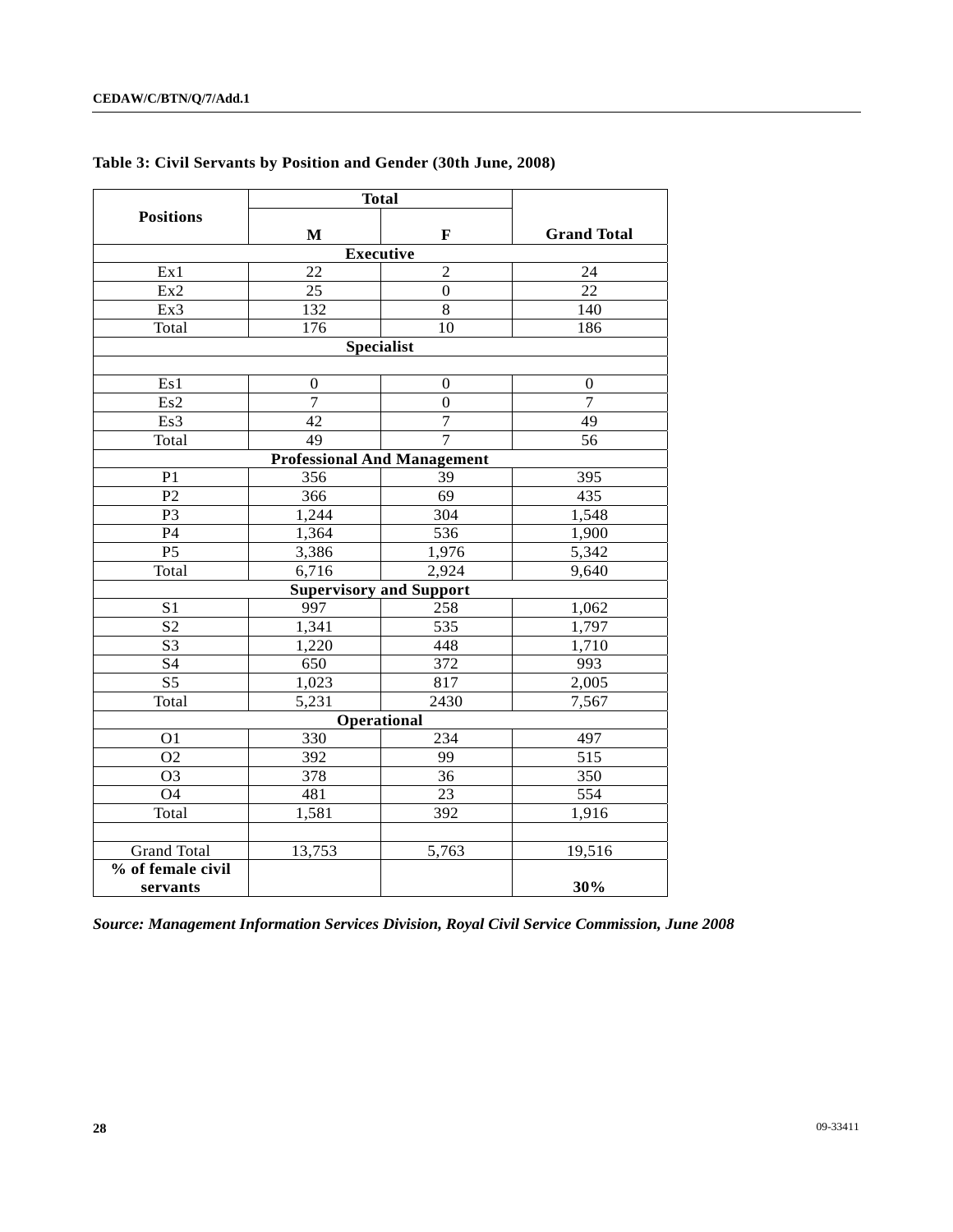|                 | <b>NER</b> |     |     |            | <b>GER</b> |      |                         |            |
|-----------------|------------|-----|-----|------------|------------|------|-------------------------|------------|
|                 | B          | G   | BG  | <b>GPI</b> | B          | G    | $\mathbf{B} \mathbf{G}$ | <b>GPI</b> |
| Bhutan          | 87%        | 89% | 88% | 1.02       | 112%       | 112% | 112%                    | 1.00       |
| <b>Bumthang</b> | 89%        | 96% | 92% | 1.07       | 110%       | 116% | 113%                    | 1.06       |
| Chukha          | 86%        | 86% | 86% | 0.99       | 111%       | 104% | 108%                    | 0.94       |
| Dagana          | 82%        | 92% | 87% | 1.12       | 118%       | 122% | 120%                    | 1.04       |
| Gasa            | 90%        | 63% | 76% | 0.70       | 105%       | 76%  | 91%                     | 0.72       |
| Haa             | 85%        | 95% | 90% | 1.11       | 104%       | 112% | 108%                    | 1.08       |
| Mongar          | 89%        | 91% | 90% | 1.02       | 108%       | 110% | 109%                    | 1.02       |
| Paro            | 96%        | 97% | 97% | 1.01       | 117%       | 118% | 117%                    | 1.00       |
| Pemagatshel     | 94%        | 92% | 93% | 0.98       | 120%       | 120% | 120%                    | 1.00       |
| Punakha         | 90%        | 96% | 93% | 1.08       | 110%       | 120% | 115%                    | 1.10       |
| Samdrupjongkhar | 85%        | 80% | 82% | 0.95       | 113%       | 109% | 111%                    | 0.97       |
| Samtse          | 74%        | 78% | 76% | 1.06       | 103%       | 103% | 103%                    | 1.00       |
| Sarpang         | 83%        | 85% | 84% | 1.02       | 111%       | 111% | 111%                    | 1.01       |
| Thimphu         | 94%        | 95% | 95% | 1.01       | 115%       | 113% | 114%                    | 0.99       |
| Trashigang      | 88%        | 87% | 87% | 0.99       | 109%       | 107% | 108%                    | 0.98       |
| Trashiyangtse   | 98%        | 98% | 98% | 1.00       | 126%       | 125% | 126%                    | 0.99       |
| Trongsa         | 92%        | 96% | 94% | 1.04       | 115%       | 120% | 118%                    | 1.04       |
| Tsirang         | 78%        | 79% | 78% | 1.00       | 115%       | 113% | 114%                    | 0.98       |
| Wangdue         | 87%        | 91% | 89% | 1.04       | 106%       | 114% | 110%                    | 1.08       |
| Zhemgang        | 91%        | 95% | 93% | 1.05       | 120%       | 123% | 121%                    | 1.02       |
| <b>Lhuentse</b> | 89%        | 88% | 89% | 0.99       | 114%       | 114% | 114%                    | 0.99       |

## **Table 4: Indicative NER and GER Primary and the Gender Parity Index per Dzongkhag, 2008**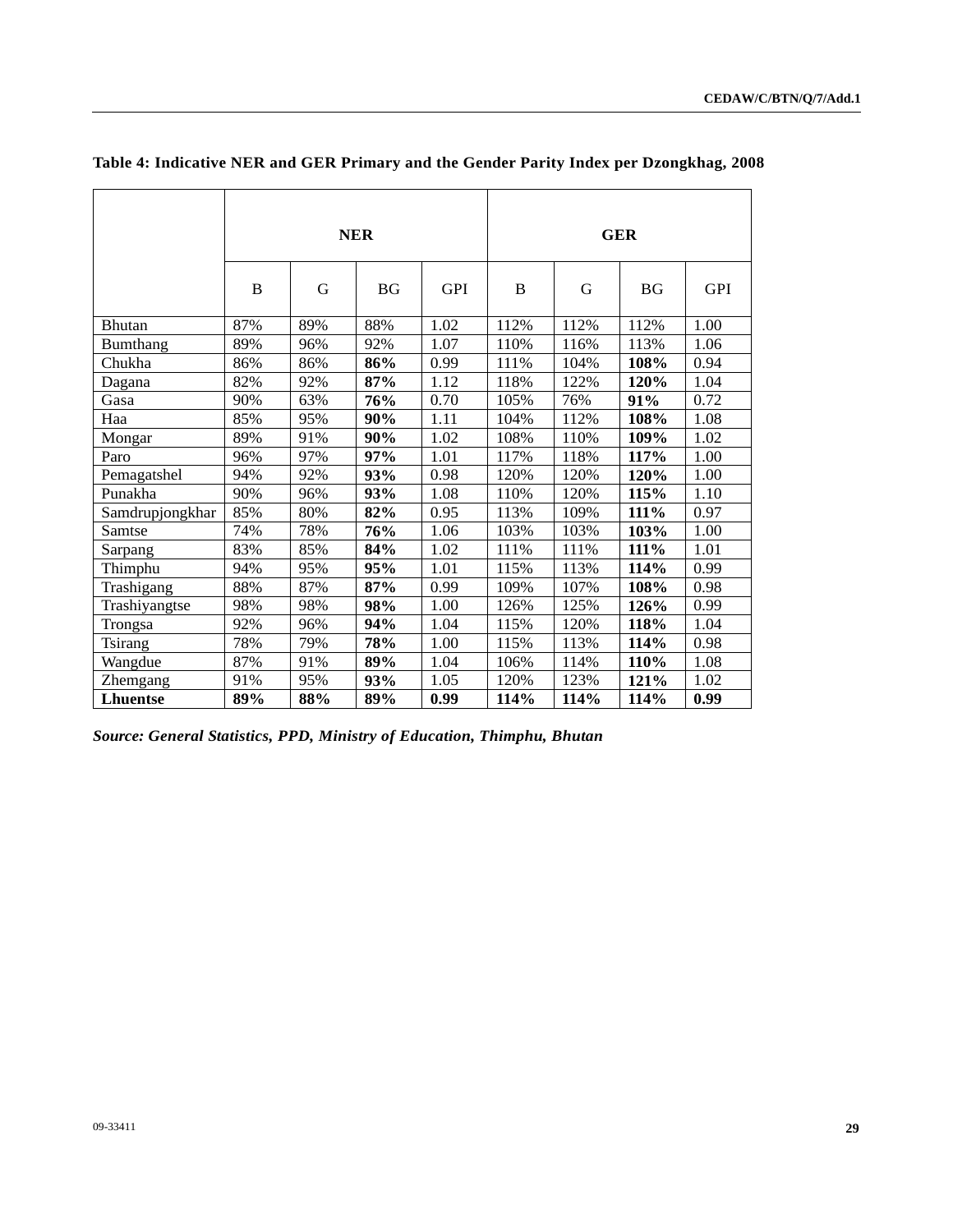| <b>Class</b>     | 2008        |               |              | 2007        |        |              | 2006        |               |              |
|------------------|-------------|---------------|--------------|-------------|--------|--------------|-------------|---------------|--------------|
|                  | <b>Male</b> | <b>Female</b> | <b>Total</b> | <b>Male</b> | Female | <b>Total</b> | <b>Male</b> | <b>Female</b> | <b>Total</b> |
| <b>Class IX</b>  | 24          | 12            | 36           | $\tau$      | 20     | 27           | 14          | 17            | 31           |
| <b>Class X</b>   | 13          | 33            | 46           | 9           | 12     | 21           |             |               |              |
| <b>Class XI</b>  | 138         | 171           | 309          | 104         | 141    | 245          | 64          | 53            | 117          |
| <b>Class XII</b> | 91          | 95            | 186          | 57          | 43     | 100          |             |               |              |
| <b>Total</b>     | 266         | 311           | 577          | 177         | 216    | 393          | 78          | 70            | 148          |

**Table 5: Students and staff for Continuing Education Programme 2006-2008**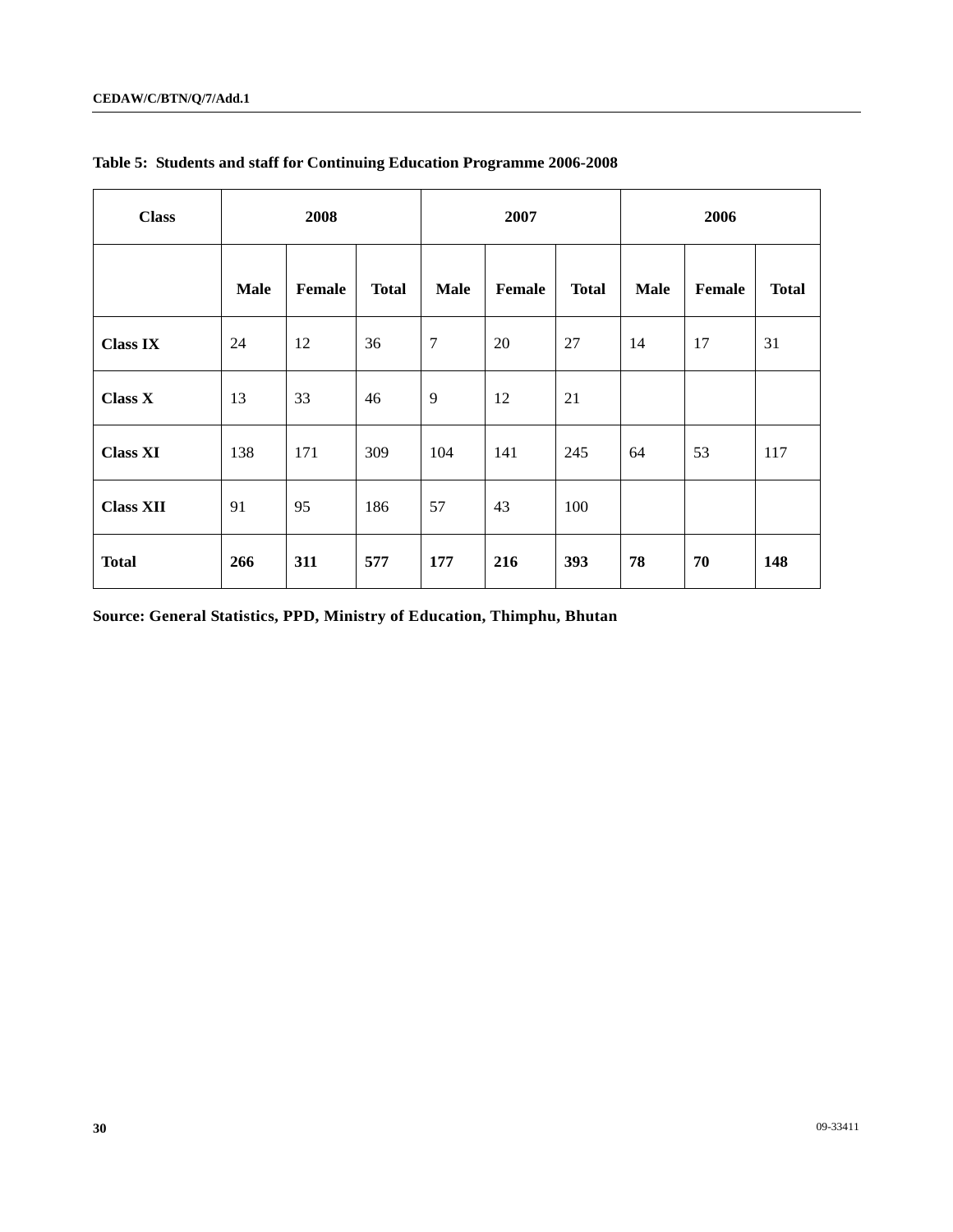|                                                        | <b>Courses</b> |      | <b>Students</b> |      |
|--------------------------------------------------------|----------------|------|-----------------|------|
|                                                        |                | B    | G               | BG   |
| 1. College of Natural Resources, Lobesa                | 6              | 117  | 23              | 140  |
| 2. College of Science and Technology, Rinchhending     | 12             | 189  | 58              | 247  |
| 3. Institute of Language and Culture Studies, Semtokha | 7              | 213  | 125             | 338  |
| 4. Jigme Namgyel Polytechnic, Dewathang                | 9              | 244  | 63              | 307  |
| 5. National Institute of Traditional Medicine, Thimphu | $\overline{2}$ | 32   | 3               | 35   |
| 6. Paro College of Education, Paro                     | 9              | 537  | 302             | 839  |
| 7. Royal Institute of Health Sciences, Thimphu         | 5              | 131  | 126             | 257  |
| 8. Royal Institute of Management, Semtokha             | 164            | 177  | 100             | 277  |
| 9. Samtse College of Education, Samtse                 | 7              | 425  | 234             | 659  |
| 10. Sherubtse College, Kanglung                        | 24             | 741  | 350             | 1091 |
| <b>Total</b>                                           | 245            | 2806 | 1384            | 4190 |

## **Table 6: Staff and students in Royal University of Bhutan academic year 2007**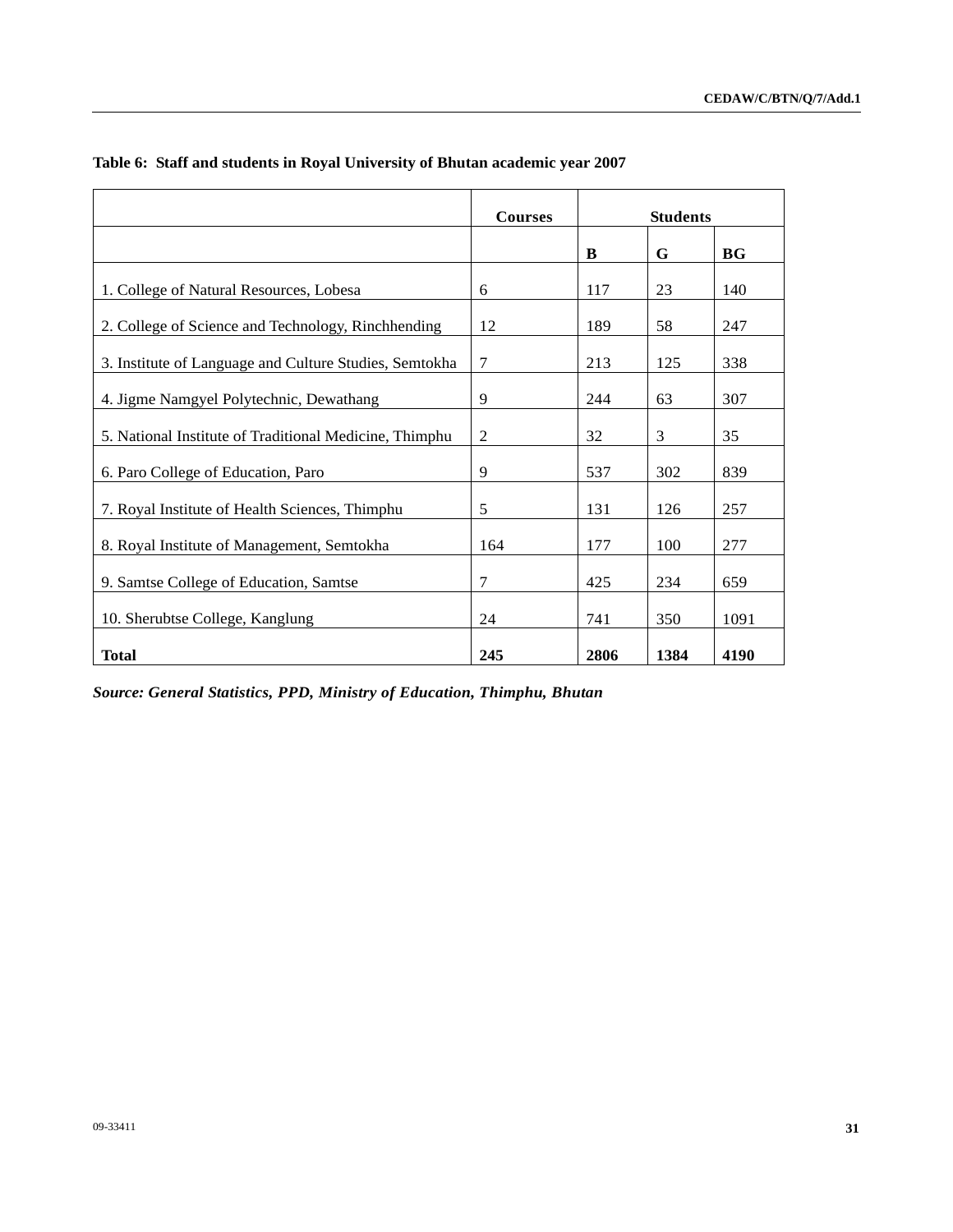| Year of<br>passing<br>out |              | India, RGoB    |                  |                | India, GOI   |              |                | Other, RGoB    |    |                | Other (SDS,<br>Thai Gov.etc) |                |     | <b>Total</b>   |     |
|---------------------------|--------------|----------------|------------------|----------------|--------------|--------------|----------------|----------------|----|----------------|------------------------------|----------------|-----|----------------|-----|
|                           | M            | F              | T                | M              | F            | T            | M              | F              | T  | $\mathbf{M}$   | $\mathbf F$                  | T              | M   | F              | T   |
| 2008                      | 34           | 8              | 42               | 27             | 7            | 34           | $\overline{4}$ | $\mathbf{1}$   | 5  | 5              | 3                            | $8\,$          | 70  | 19             | 89  |
| 2009                      | 33           | 7              | 40               | 27             | 5            | 32           | 11             | $\mathfrak{2}$ | 13 | 3              | $\mathbf{0}$                 | 3              | 74  | 14             | 88  |
| 2010                      | 9            | $\overline{2}$ | 11               | 54             | 9            | 63           | 7              | $\overline{2}$ | 9  | $\overline{2}$ | $\mathbf{0}$                 | $\mathfrak{2}$ | 72  | 13             | 85  |
| 2011                      | 13           | 3              | 16               | 51             | 14           | 65           | 11             | 3              | 14 | $\mathbf{1}$   | $\mathbf{0}$                 | 1              | 76  | 20             | 96  |
| 2012                      | $\mathbf{1}$ | 1              | $\mathbf{1}$     | 23             | 6            | 29           | 14             | $\mathfrak{2}$ | 16 | $\overline{2}$ | 3                            | 5              | 40  | 11             | 51  |
| 2013                      | $\mathbf{0}$ | $\overline{0}$ | $\boldsymbol{0}$ | $\overline{4}$ | $\mathbf{0}$ | 3            | 7              | $\overline{2}$ | 9  | $\mathbf{1}$   | $\mathbf{0}$                 | 1              | 11  | $\overline{c}$ | 13  |
| 2014                      | $\mathbf{0}$ | $\theta$       | $\mathbf{0}$     | $\mathbf{0}$   | $\mathbf{0}$ | $\mathbf{0}$ | 14             | $\mathbf{0}$   | 14 | $\mathbf{0}$   | $\mathbf{0}$                 | $\mathbf{0}$   | 14  | $\mathbf{0}$   | 14  |
| <b>Total</b>              | 90           | 20             | 110              | 185            | 41           | 226          | 68             | 12             | 80 | 14             | 6                            | 20             | 303 | 67             | 370 |

## **Table 7: Bhutanese Undergraduate students abroad with RGoB scholarships**

*Source: General Statistics, PPD, Ministry of Education, Thimphu, Bhutan*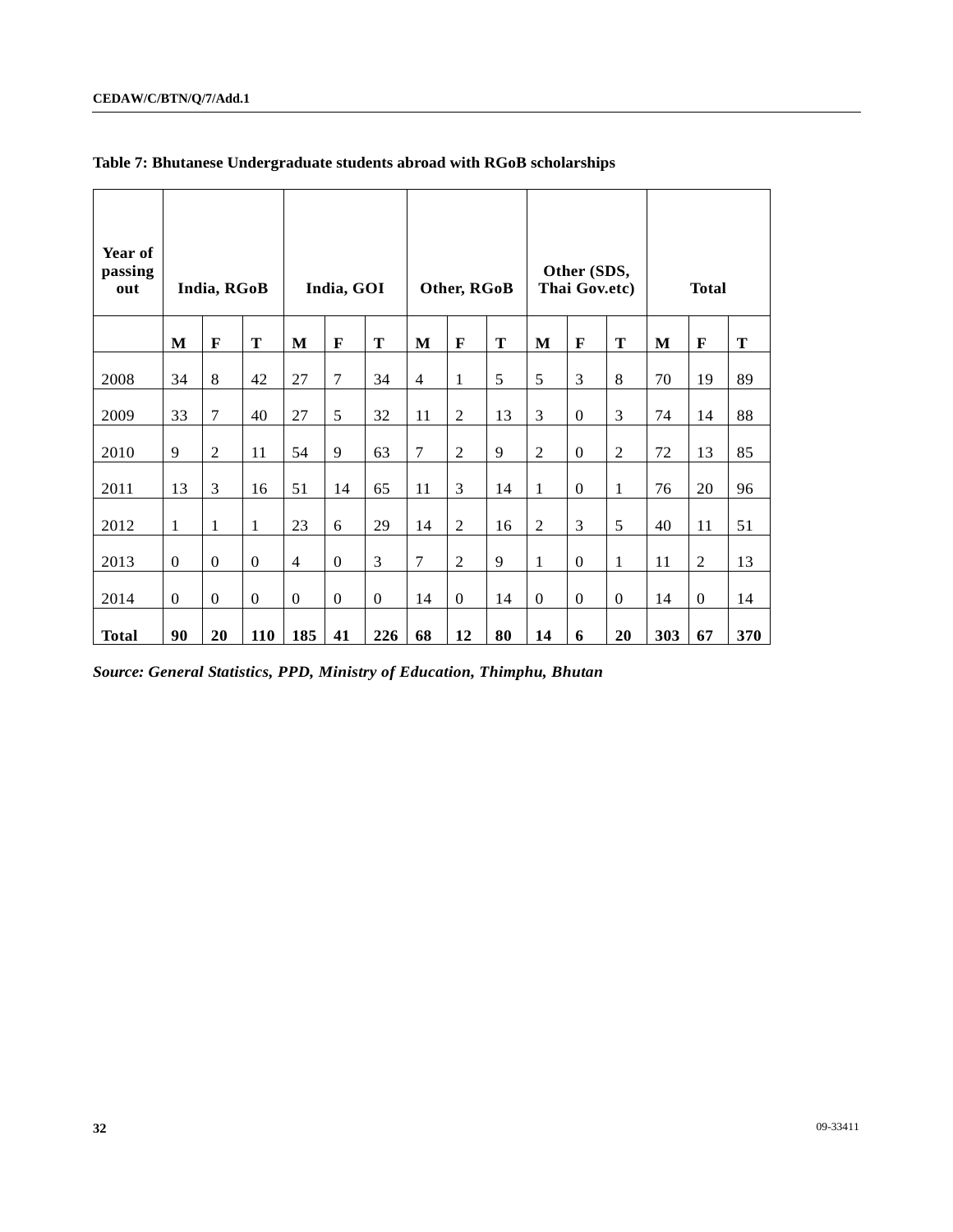| <b>Country</b> | <b>Male</b>      | Female           | <b>Total</b>   |
|----------------|------------------|------------------|----------------|
| India          | <b>I114</b>      | 1582             | 2730           |
| Thailand       | $\boldsymbol{7}$ | 9                | 16             |
| Nepal          | $\mathbf{1}$     | $\boldsymbol{0}$ | $\mathbf{1}$   |
| Phillipines    | 3                | $\mathfrak s$    | $8\,$          |
| <b>USA</b>     | $\overline{2}$   | $\boldsymbol{0}$ | $\overline{2}$ |
| United Kingdom | $\mathbf{1}$     | $\boldsymbol{0}$ | $\mathbf{1}$   |
| Bangladesh     | $\overline{4}$   | $\overline{4}$   | $\,8\,$        |
| <b>Total</b>   | 1166             | 1600             | 2766           |

## **Table 8: Bhutanese privately funded Tertiary Education students abroad, 2007**